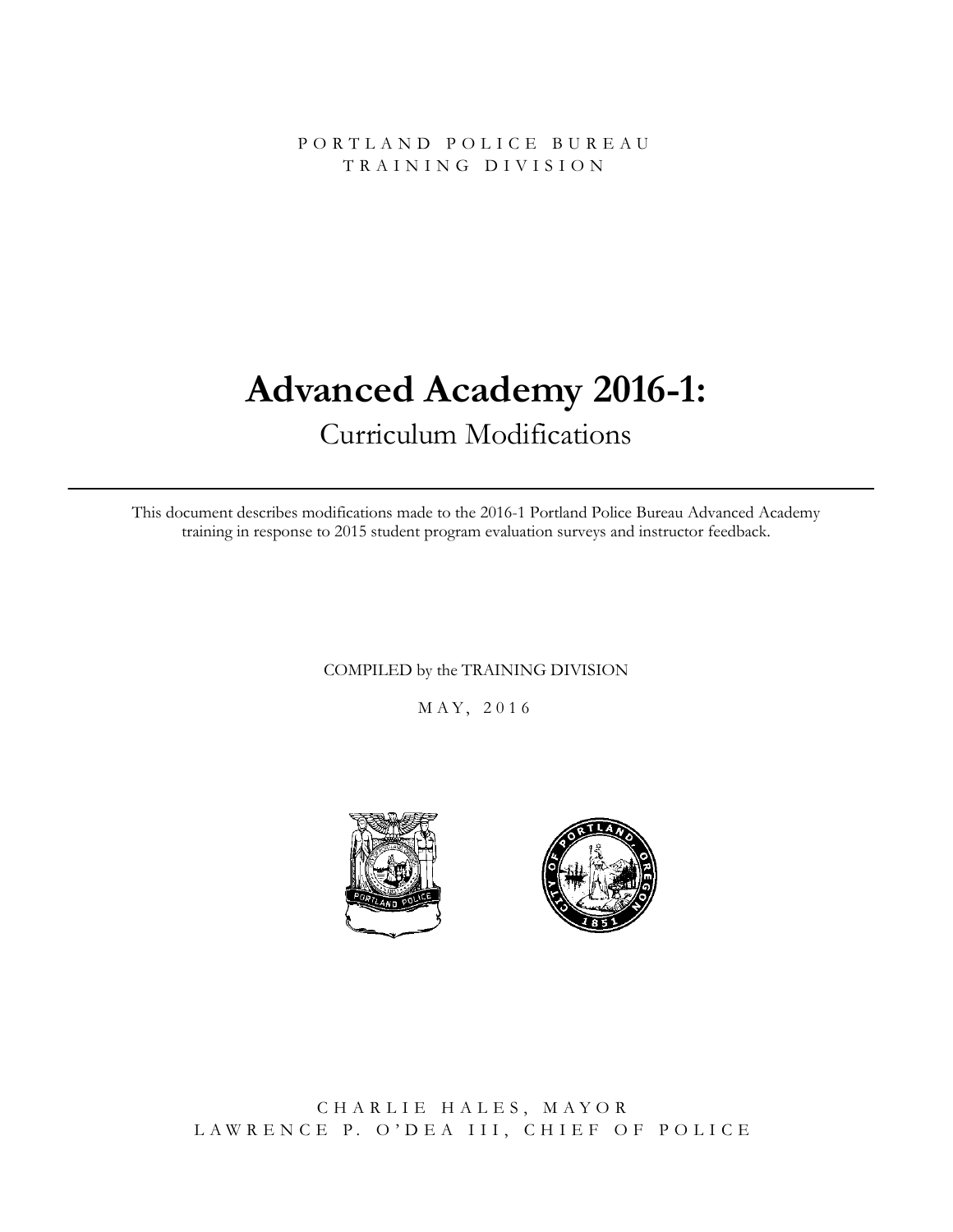This document describes modifications made to the 2016-1 Portland Police Bureau Advanced Academy training in response to 2015 recruit officer weekly survey feedback on their learning experience. The weekly student surveys were primarily focused on Level I and II, utilizing the Kirkpatrick model of program evaluation. Program instructors and coordinators were also asked for their feedback. The purpose of this document is to identify areas of change to the Academy, and the reasons for those modifications. This document also lists significant curriculum or program changes<sup>[1](#page-1-0)</sup> which may be due to other reasons such as, changes in policy or industry standards.

#### **Program Overview** \_\_\_\_\_\_\_\_\_\_\_\_\_\_\_\_\_\_\_\_\_\_\_\_\_\_\_\_\_\_\_\_\_\_\_\_\_\_\_\_\_\_\_\_\_\_\_\_\_\_\_\_\_\_\_\_\_\_\_\_\_\_\_\_\_\_\_\_\_\_\_\_\_\_\_\_\_\_\_\_\_\_\_\_\_

\_\_\_\_\_\_\_\_\_\_\_\_\_\_\_\_\_\_\_\_\_\_\_\_\_\_\_\_\_\_\_\_\_\_\_\_\_\_\_\_\_\_\_\_\_\_\_\_\_\_\_\_\_\_\_\_\_\_\_\_\_\_\_\_\_\_\_\_\_\_\_\_\_\_\_\_\_\_\_\_\_\_\_\_\_

The Advanced Academy is required training for Portland Police Bureau recruit officers after completing the 16-week Basic Academy at the State of Oregon Department of Public Safety Standards and Training (DPSST). The Advanced Academy curricula builds on the foundational training recruit officers receive at DPSST, and develops additional knowledge and skills recruits need for being effective and safe as Portland Police Officers. Training in the Advanced Academy is designed to orient officers to the City of Portland policies and procedures, and develop higher levels of skill and confidence in communication, application of the law, use of force decision making and tactics. After the Advanced Academy, the recruits complete the balance of their 18 month probation with the Field Training and Evaluation Program (FTEP).

#### **2014 Redesign** \_\_\_\_\_\_\_\_\_\_\_\_\_\_\_\_\_\_\_\_\_\_\_\_\_\_\_\_\_\_\_\_\_\_\_\_\_\_\_\_\_\_\_\_\_\_\_\_\_\_\_\_\_\_\_\_\_\_\_\_\_\_\_\_\_\_\_\_\_\_\_\_\_\_\_\_\_\_\_\_\_\_\_\_\_

**\_\_\_\_\_\_\_\_\_\_\_\_\_\_\_\_\_\_\_\_\_\_\_\_\_\_\_\_\_\_\_\_\_\_\_\_\_\_\_\_\_\_\_\_\_\_\_\_\_\_\_\_\_\_\_\_\_\_\_\_\_\_\_\_\_\_\_\_\_\_\_\_\_\_\_\_\_\_\_\_\_\_\_\_\_**

This document takes into account the survey results from two academies in 2014 and 2015. In 2014, the Training Division initiated a redesign of the Advanced Academy curriculum in advance of its move into the new Training Complex. The redesign process examined the DPSST curriculum, assessed students' needs, reprioritized content, adopted more active learning strategies, and implemented a process for evaluating the effectiveness of the academy training program. The curriculum was redesigned to improve students' learning and to increase their ability to apply the training on patrol. Training staff purposefully sequenced the curriculum to create an optimal progression for learning. For the first time in the Portland Police Bureau history, limited availability of borrowed facilities did not dictate the training sequence.

To assess the newly designed program, the students were given weekly program evaluation surveys. The instructors, Advanced Academy Sergeant and Advanced Academy Coordinator were also asked for their feedback. 2014 was the first time comprehensive weekly surveys were implemented. In response to the feedback, changes were implemented to the 2015 Advanced Academy. The process was repeated in 2015 with feedback from the class of 2015, which comprised of 5 Portland recruits, and one outside agency officer from Milwaukie Police Department. This document focuses primarily on the changes implemented in 2016-1 based on the 2015 feedback.

 $\overline{\phantom{a}}$ 

<span id="page-1-0"></span> $1$  Curriculum details are documented in the lesson plans.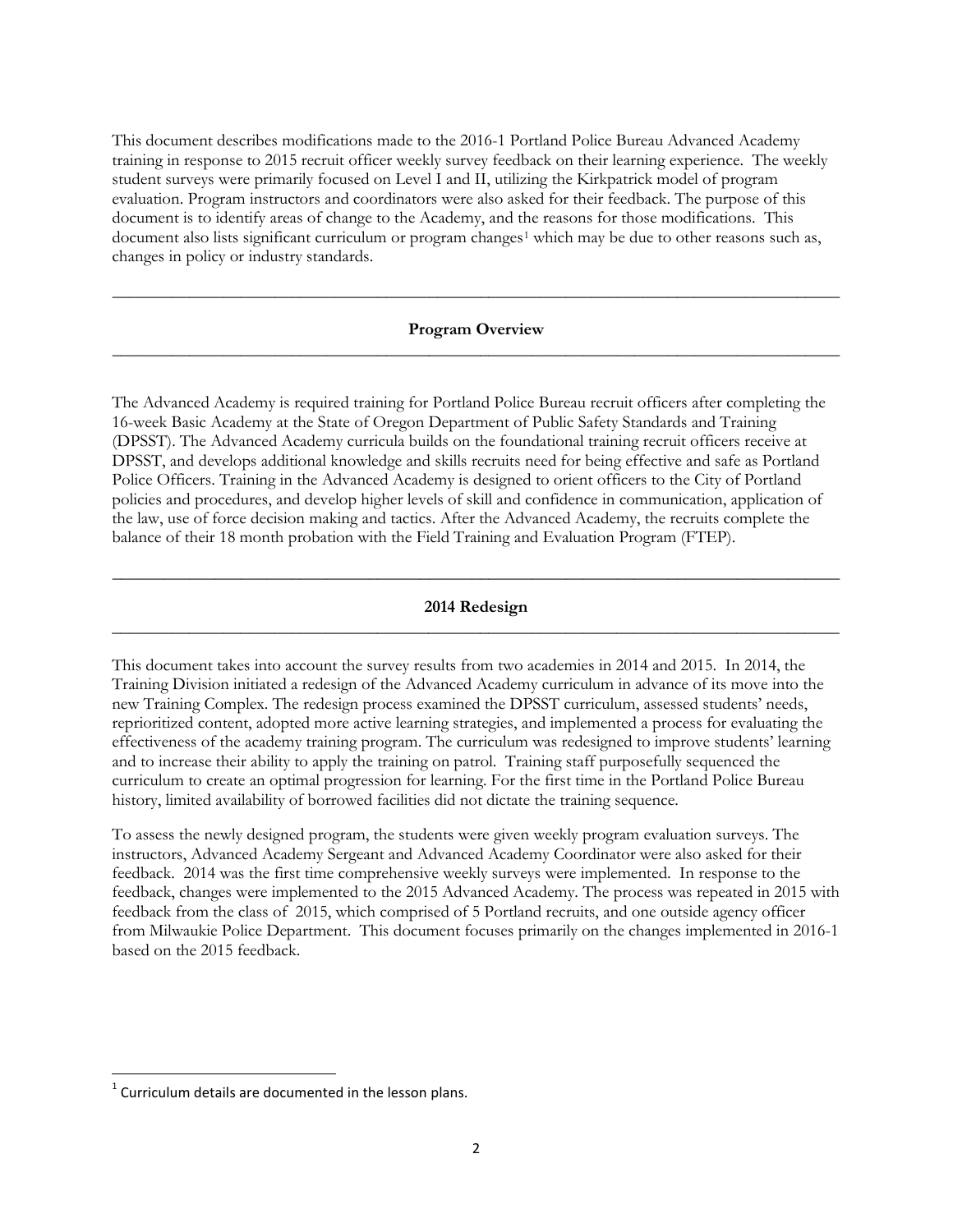# **2016-1 Modifications to Program Schedule**  \_\_\_\_\_\_\_\_\_\_\_\_\_\_\_\_\_\_\_\_\_\_\_\_\_\_\_\_\_\_\_\_\_\_\_\_\_\_\_\_\_\_\_\_\_\_\_\_\_\_\_\_\_\_\_\_\_\_\_\_\_\_\_\_\_\_\_\_\_\_\_\_\_\_\_\_\_\_\_\_\_\_\_\_\_

**\_\_\_\_\_\_\_\_\_\_\_\_\_\_\_\_\_\_\_\_\_\_\_\_\_\_\_\_\_\_\_\_\_\_\_\_\_\_\_\_\_\_\_\_\_\_\_\_\_\_\_\_\_\_\_\_\_\_\_\_\_\_\_\_\_\_\_\_\_\_\_\_\_\_\_\_\_\_\_\_\_\_\_\_**

The first 2016 Academy (2016-1) was instructed over 14 weeks, with an increase in total hours. This Academy was comprised of 506 hours compared to the 2015 Academy (2015-1) with 478.5, which was also increased from the 451 instructional hours in the 2014 Academy (2014-1). The core disciplines cover 294.5 (58%) of these hours. The remaining training hours concentrate on law, Portland Police Bureau resources and developing interdisciplinary community relation skills such as communication. The increase in time consists of both instructional time and regularly scheduled breaks.

The 2016-1 sequencing of courses was similar to 2014-1 and 2015-1. Based on student feedback, a few schedule adjustments were made to improve learning conditions. Overall the feedback from the students on the content, order and pace of the information was positive. In response to student feedback from 2014-1, scheduling adjustments were made for 2015-1, with both positive and negative impacts. In an effort to continue to improve learning conditions, additional adjustments were made and will continue to be monitored. They are detailed in the *Changes* section on the next page.

It should be noted that 20 students assigned to two squads attended 2014-1, compared to only six students in 2015-1. Some of the scheduling challenges presented in 2014-1 were not applicable in 2015-1 due to only having one squad. For example, with the larger class sizes, the primary disciplines are divided into squads which decrease the classroom size and increase the instructor to student ratio. Programmatically it is the most practical to teach two skills in one day, with squads A and B alternating in order to keep everyone on the same pace with the curriculum and manage instructor resources. In 2014-1 it was typical for squad A to attended Firearms in the morning and Defensive Tactics in the afternoon, with squad B alternating. The students reported that having two physically demanding courses in one day was physically exhausting. In 2015-1 this was addressed by increasing breaks, having only one physical skill per day and then classroom the other half.

# **Survey Results**

 $\overline{\phantom{a}}$ 

Periodically, the weekly student surveys included survey items pertaining to the sequencing between classes, pace of the daily schedules in terms of breaks, and the balance of classroom versus active skills training. The scenario training sections of the surveys included areas for feedback regarding sequencing of core skills, to ensure students had the foundational skills necessary for maximizing the benefits of scenario training. The students also made comments related to scheduling in the open-ended areas of the surveys.

In terms of sequencing between classes, breaks, and balancing classroom versus active skills training; the ratings were mostly positive and overall substantially more positive compared to the 2014-1 cohort[2.](#page-2-0) A couple comments were made regarding breaks in the open-ended areas of the survey. These related to a request for more breaks during firearms training and the need for more prep time. The students did not note any difficulties with sequencing of core skills for scenario training.

<span id="page-2-0"></span><sup>&</sup>lt;sup>2</sup> Although the 2015-1 Advanced Academy had an exceptionally small cohort, it is noted this finding does correlate with substantial scheduling changes.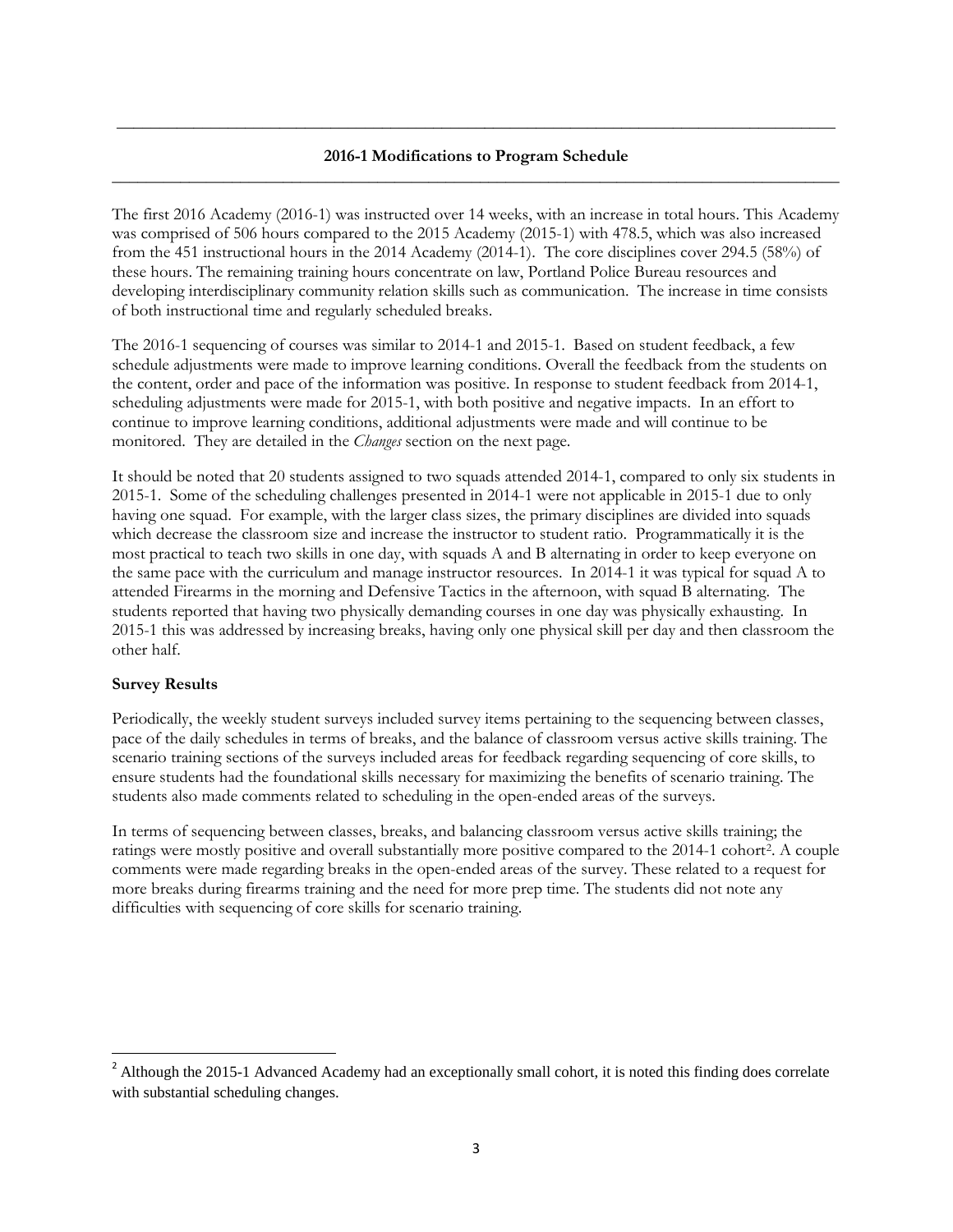#### **Feedback from Instructors, Program Coordinators, and/or Curriculum Development Specialists**

Observations and feedback were shared regarding the students' comments, sequencing for scenario training, and class scheduling. The instructors added more breaks during firearms training in response to the student request during the 2015-1 Advanced Academy. It was also confirmed the instructors occasionally started class early when the full instructor prep time was not needed. It appeared sometimes the students also needed this prep time and other times they did not. However, some minor confusion would occur at times when classes would start early. It was also noted that some small adjustments were made in sequencing between classes during the Advanced Academy, to ensure the students had the needed training prior to scenarios.

Additional scheduling considerations for program enhancement were also noted. These focused on general Advanced Academy scheduling, instructor scheduling, and some specific scheduling needs for Firearms and Defensive Tactics. During part of the 2015-1 Advanced Academy, the Training Division was conducting both the Advanced Academy and In-Service. This resulted in days where some lead instructors would be instructing for approximately 15 hours. The Advanced Academy student schedule also shifts at times, sometimes ending late in the evening and starting at 7:00 am the next morning. At times this may be needed to meet certain training objectives, or for instructor and building scheduling. However, it was noted the students were less focused and alert the morning after a late class schedule.

For training that is more physically exhausting, such as firearms and defensive tactics, it has been suggested having shorter training sessions initially may enhance learning retention. There is interest in scheduling the first four Firearms and Defensive Tactics sessions in 2.5 hour blocks. It was also observed that student learning retention appears to decrease when there are larger gaps between Defensive Tactics sessions. During the Defensive Tactics program, it is considered ideal for the students to receive the first four sessions in 2.5 hour blocks, the first six sessions scheduled twice per week, and at least one session per week thereafter. The benefits of keeping the Defensive Tactics and Firearms exams on separate days was also noted.

# **Changes**

- 2015-1 focused on not scheduling classes that require physical exertion back to back, as well as providing ample breaks. For 2016-1 breaks continued to be scheduled and monitored. While 2016-1 had less adjacently scheduled classes requiring physical exertion than 2014-1, there are more than there were in 2015-1 due to having a larger class size. Both 2014-1 and 2016-1 have two squads, whereas 2015-1 only ran one.
- The students were asked to report for duty and be ready to go for a 7:00 am roll call every day. Prep time was be available but only at the discretion of the program coordinator and instructors.
- A community desk top computer with MRE loaded is now available for any officer that needs to file a report, sign off on directives, or conduct other police work.
- The Training Division now has 20 laptop computers available for student use.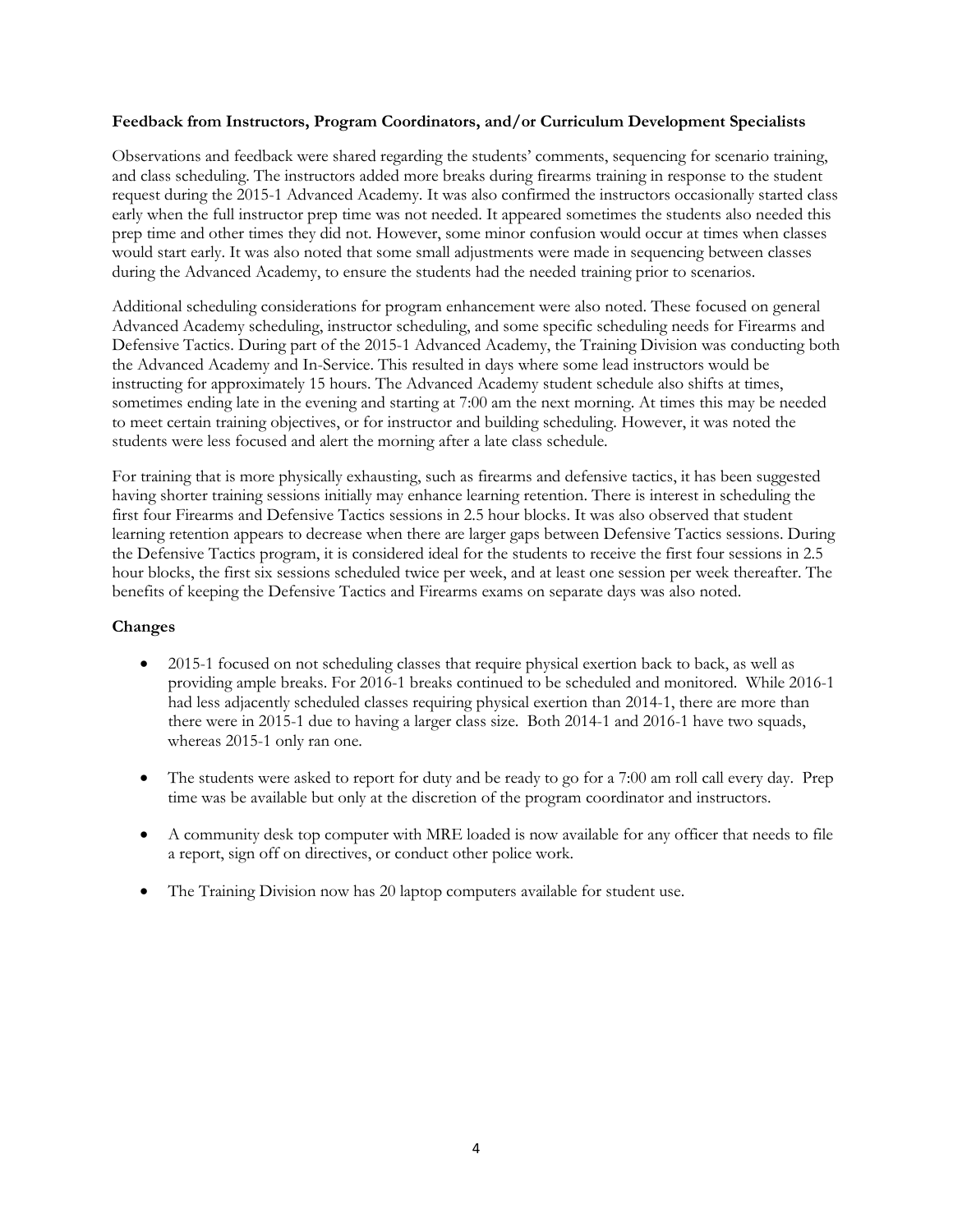# **2015 Modifications to Core Discipline Programs** \_\_\_\_\_\_\_\_\_\_\_\_\_\_\_\_\_\_\_\_\_\_\_\_\_\_\_\_\_\_\_\_\_\_\_\_\_\_\_\_\_\_\_\_\_\_\_\_\_\_\_\_\_\_\_\_\_\_\_\_\_\_\_\_\_\_\_\_\_\_\_\_\_\_\_\_\_\_\_\_\_\_\_\_\_

**\_\_\_\_\_\_\_\_\_\_\_\_\_\_\_\_\_\_\_\_\_\_\_\_\_\_\_\_\_\_\_\_\_\_\_\_\_\_\_\_\_\_\_\_\_\_\_\_\_\_\_\_\_\_\_\_\_\_\_\_\_\_\_\_\_\_\_\_\_\_\_\_\_\_\_\_\_\_\_\_\_\_\_**

# **Patrol Tactics**

# **Program overview**

Patrol Tactics trains and prepares officers for the complexity, stress, and fluid nature of patrol work. It is the discipline of synthesizing all of an officer's mental and physical skills and tools to accomplish a goal in a police contact or incident. It prepares them to manage scenes by using a full repertoire of communication and tactical skills, legal knowledge and use of force decision-making. Patrol Tactics utilizes a combination of scenario-based, skills-based, and classroom training methods. An extensive amount of effort was put into rewriting new integrated Patrol Tactics curriculum for 2014-1. Patrol Tactics provides the framework for the application of the skills and knowledge provided in the other disciplines. Advanced Academy 2016-1 allotted 116[3](#page-4-0) hours for Patrol Tactics in 31 sessions.

#### **Survey Results**

l

The survey items for Patrol Tactics focused on student satisfaction, training quality, student learning and confidence, the sequencing of prerequisites for scenario training, suggestions for program improvement, redundancy with the Basic Academy training, and instructional inconsistencies between classes and/or instructors. Overall, the students' ratings of the classes and their written feedback suggest the Patrol Tactics training was very well received. The students reported the training increased their learning and confidence in several areas of Patrol Tactics. Several of these ratings were higher among this cohort compared to the 2014-1 cohort, although both cohorts rated these training sessions highly. Given the particularly small size of the 2015-1 cohort, it will take additional Advanced Academies to interpret the full meaning of the higher ratings.

The students had very few comments pertaining to sequencing related to scenario training, suggestions for improvement, redundancy with the Basic Academy training, and instructional inconsistencies. Their comments were vetted by the instructors and Advanced Academy managers to help determine which were generalizable to future cohorts and warranted further discussion at the time[4.](#page-4-1) Those warranting further discussion at the time included a suggestion to have the students complete their reports on the computer system they use on the job, a comment regarding the need for more prep time, and some minor inconsistencies between lead and satellite instructors.

# **Feedback from Instructors, Program Coordinators, and/or Curriculum Development Specialists**

Observations and feedback were shared regarding the students' performance, scheduling, the students' comments, and class sequencing around scenario training. The information pertaining to considerations for future cohorts at the time included the following. It was reported that the students' use of firearms in scenario training is often initially somewhat static, creating a safety risk. It would be desirable to see more utilization of cover and variation in positioning during the training scenarios. It was also noted that a better understanding of the reactionary gap in force encounters earlier in the Academy would be beneficial.

<span id="page-4-0"></span><sup>&</sup>lt;sup>33</sup> The hours here allotted for Patrol Tactics are 116. In other documentation, it may appear as 126 hours. This is due 10 Crisis Intervention Training hours facilitated within Patrol Tactics Scenarios.

<span id="page-4-1"></span><sup>&</sup>lt;sup>4</sup> Some student comments may be an indication of an area for program improvement whereas others may be only applicable to an individual student or cohort. All comments continue to be tracked by the evaluation analyst to assess trends over time.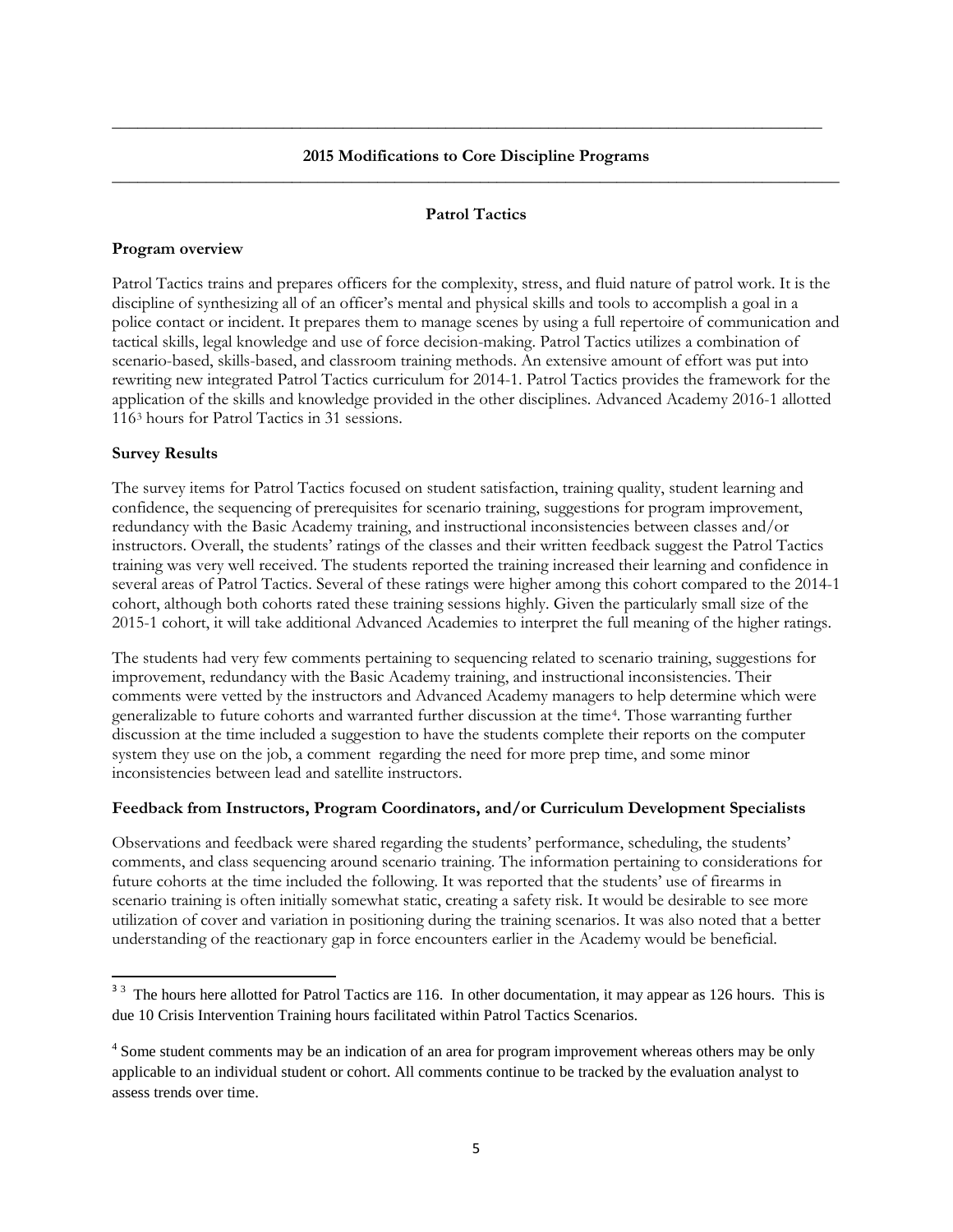There was agreement with the student suggestion of using a mock MRE for report writing during training. There was also confirmation that the students lost some of their prep times and there were slight inconsistencies in teaching with one satellite instructor (which was corrected during the Academy).

Regarding scheduling, it was reported the lead instructors made some adjustments in curriculum scheduling between disciplines to ensure prerequisites for scenario training would be met. There was some difficulty for the instructors when In-service and Advanced Academy training overlapped, creating a fifteen hour teaching day for instructors at times. It was also noted that having two flexible Patrol Tactics training blocks was beneficial for meeting the training needs of the individual cohort.

# **Changes**

For Advanced Academy 2016-1, the lead instructors made the following changes to the sequencing and content of the material presented.

- The inconsistencies between instructors as reported by the students were addressed in two ways. One, the lead instructors acknowledged to the students this feedback has been received and encouraged the students to speak up and ask questions at any time. Two, lead instructors increased communication with both satellite instructors and internal instructors in the other disciplines.
- The students used the newly acquired laptop computers to practice writing a report on one of their scenarios. The instructors read the reports and provided the students with feedback.
- Two additional blocks of classes were added in 2015-1 to be used to as needed to reinforce skills based on student progress. This was well received remained in the schedule.
- The program utilizes videos highlighting research about how the body perceives and responds to risk. The students were shown the videos earlier in the series of classes with the intention of this information being applied when assessing risk in scenarios.
- A four hour block on instruction was added focusing on dynamic firearms skills utilizing the patrol vehicle. This class bridges the skills the officers are practicing in the range with the Firearms discipline and incorporates rapidly evolving situations officers may encounter while on patrol.

# **Firearms**

# **Program overview**

In Firearms, officers are trained in critical skills for ensuring safe and accurate use of firearms under various circumstances officers can encounter. Firearms are used infrequently during the course of daily patrol, however, these cases involve a high level of safety risk and are often complex. Due to the nature of these incidents, it is critical officers come into these unexpected encounters with substantial ability in firearm skills to allow more cognitive capacity for decision making under time duress. Advanced Academy 2016-1 allotted 72 hours for firearms in 14 sessions.

# **Survey Results Survey Results**

The survey items for Firearms focused on periodic check-ins on general student satisfaction and training value of the Firearms program, and tracking the training needs and what aspects of the training have been most helpful for this particular cohort. The main purpose of the latter items is to provide the instructors current information to further tailor their classes while the Academy is still on-going. This information will also be reviewed periodically by the evaluation analyst to assess whether any trends develop over time that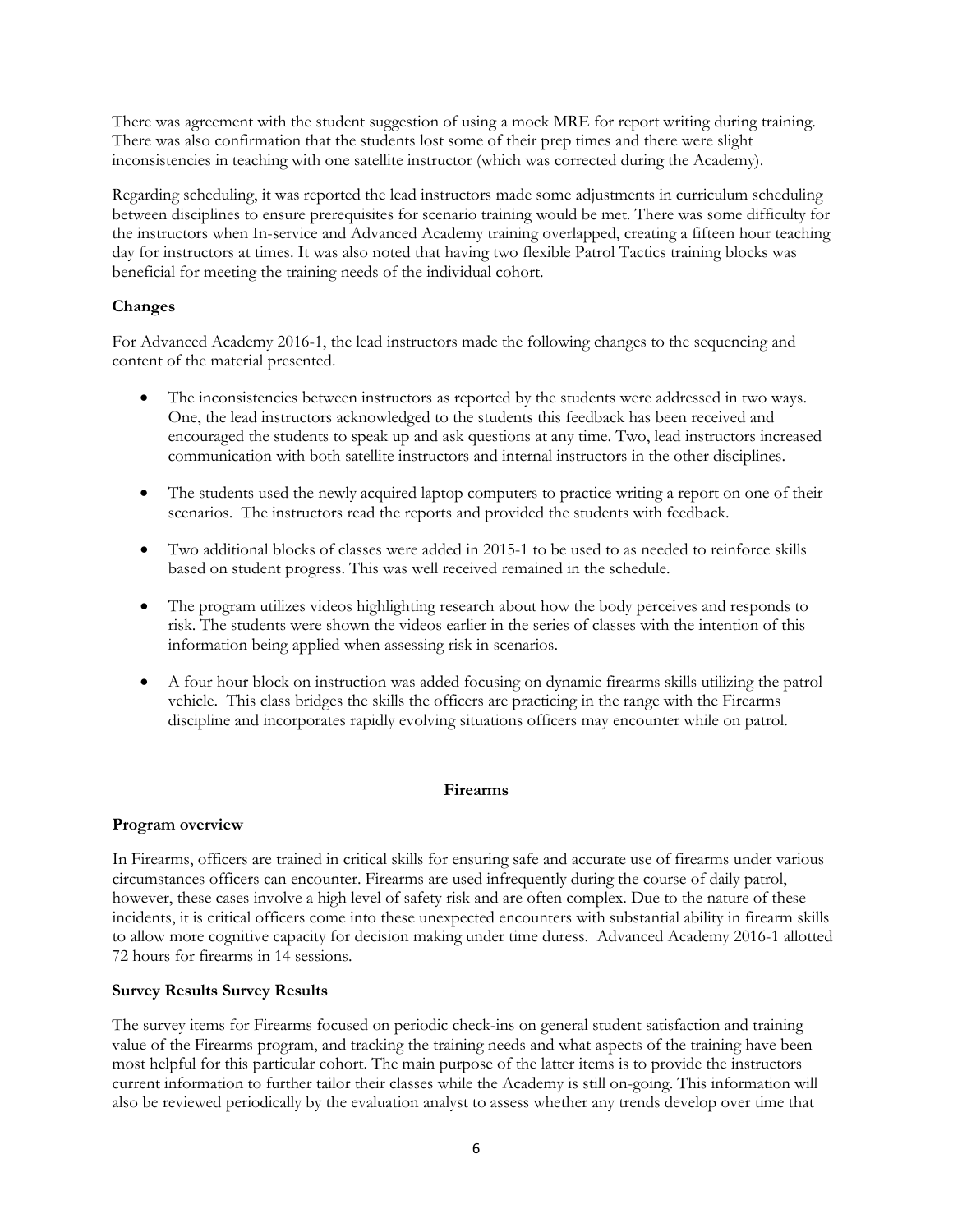may be informative to overall considerations for the program. The students also have the opportunity to provide additional feedback pertaining to Firearms in the general comment sections of the surveys.

Overall, the students rated the Firearms classes highly. The ratings were similar, and at times higher, compared to the 2014-1 cohort<sup>5</sup>. The students provided the instructors with a lot of information regarding their individual training needs and provided suggestions for program improvement. Their comments were vetted by the instructors and Advanced Academy managers to help determine which were generalizable to future cohorts and warranted further discussion at the time[6](#page-6-1). One student provided a comment regarding the need for more breaks during Firearms training. This was addressed during the Academy with additional breaks provided during the remaining Firearm sessions. Overall, the students reported significantly less challenges related to breaks around the Firearms training, compared to the 2014-1 cohort. This correlates with additional scheduled breaks made between the 2014-1 and 2015-1 Advanced Academies.

#### **Feedback from Instructors, Program Coordinators, and/or Curriculum Development Specialists**

Observations and feedback were shared regarding student performance, student engagement, scheduling, the students' comments, and additional needs when instructing students from other agencies. The information pertaining to considerations for future cohorts at the time included the following. When one or more of the students are from another police agency, it would be helpful for the instructors to receive a copy of relevant policies from the other agency to best meet the training needs of those students. It was also requested to schedule the first four range sessions in 2.5 hour blocks, to enhance learning retention and skill building.

#### **Changes**

The Firearms program is focused on skill development, and continued to follow the same curriculum sequence as 2015-1. The hours allotted to firearms increased from 51 hours in 2015 to 72 in 2016-1. This increase is due to two reasons described below:

- Prior to the beginning of the academy, the instructor requested additional hours to incorporate more breaks without decreasing the time for skill development and repetition.
- Two, a mid-academy cancellation of another class left open hours in the schedule. These hours were reassigned to the firearms program. The time was used to build in more courses that require decision making and focus more on tactics and less on marksmanship.
- The lead instructor was replaced mid academy. The replacement officer is an experienced firearms instructor and the supporting co- instructors remained consistent.

#### **Defensive Tactics**

#### **Program overview**

 $\overline{\phantom{a}}$ 

In Defensive Tactics (DT), officers obtain training in safe approaches to make contact with people, conduct searches, take people into custody, and survive when subjects physically attack an officer, including attempt to

<span id="page-6-0"></span><sup>&</sup>lt;sup>5</sup> Given the small size of the cohorts, it will take additional Advanced Academies to interpret the meaning of the higher ratings.

<span id="page-6-1"></span><sup>&</sup>lt;sup>6</sup> Some student comments may be an indication of an area for program improvement whereas others may be only applicable to an individual student or cohort. All comments continue to be tracked by the evaluation analyst to assess trends over time.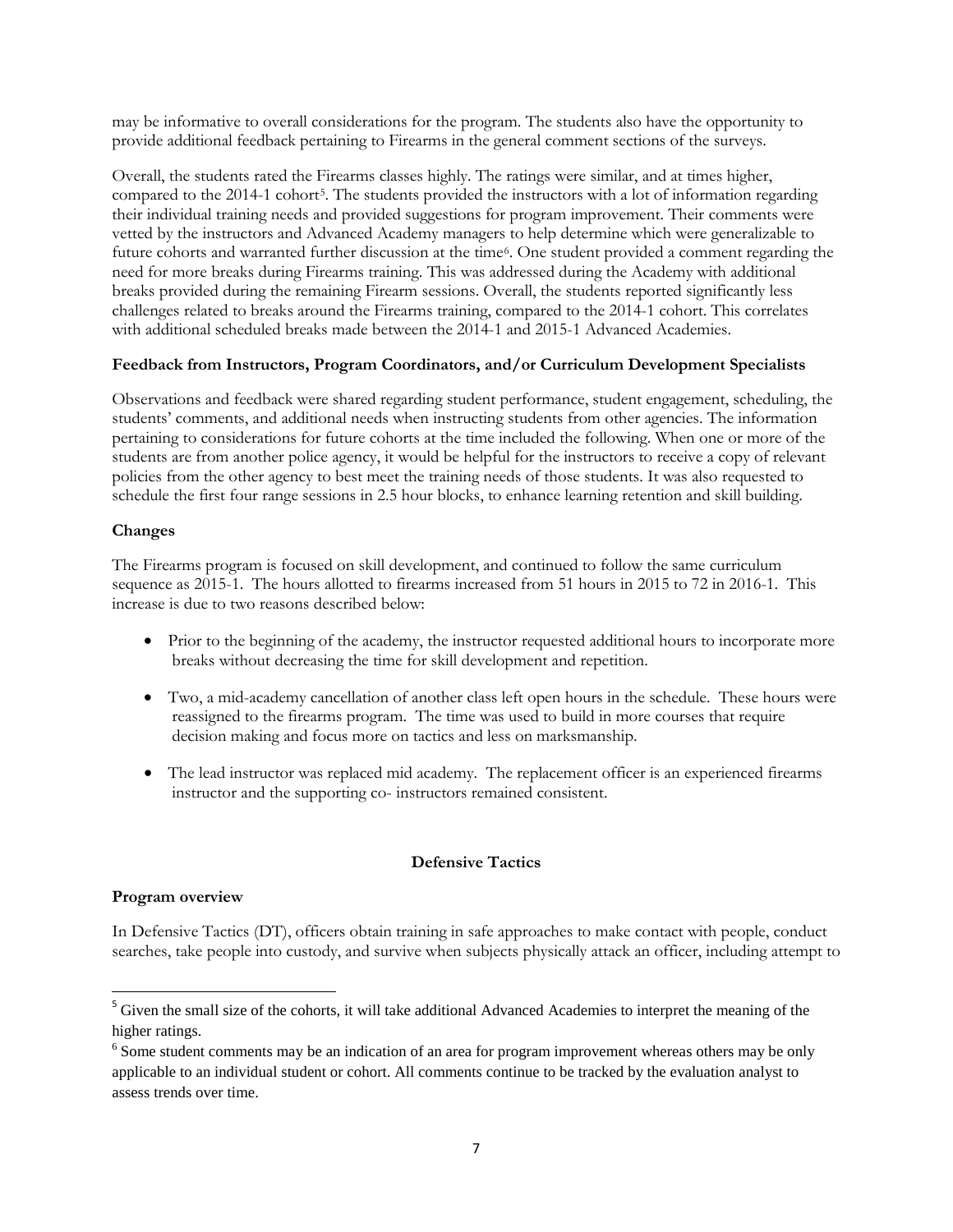gain control of his or her weapon. Inadequate control results in the risk of injury or death to the public and officers, the failure to reduce crime, and the potential for civil and criminal liability. The program stresses reasonable control given the totality of the circumstances. Advanced Academy 2016-1 allotted 70 hours for Defensive Tactics in 12 sessions.

# **Survey Results**

The survey items for Defensive Tactics focused on periodic check-ins on general student satisfaction and training value of the Defensive Tactics program, sequencing in relation to the Patrol Tactics' scenario training, student confidence levels, and tracking the training needs and what aspects of the training have been most helpful for this particular cohort. The main purpose of the last two items is to provide the instructors current information to further tailor their classes while the Academy is still on-going. This information will also be reviewed periodically by the evaluation analyst to assess whether any trends develop over time that may be informative to overall considerations for the program. The students also have the opportunity to provide additional feedback pertaining to Defensive Tactics in the general comment sections of the surveys.

Overall, the students rated the Defensive Tactics program highly, reported increased confidence levels in defensive tactics skills, and provided the instructors with information regarding their training needs. The ratings were similar, and at many times higher, compared to the 2014-1 cohort[7.](#page-7-0) The only student comments pertaining to potential future changes were related to slight inconsistencies between the lead and satellite instructors.

# **Feedback from Instructors, Program Coordinators, and/or Curriculum Development Specialists**

Observations and feedback were shared regarding the students' performance, scheduling, the students' comments, and class sequencing around scenario training. The information pertaining to considerations for future cohorts at the time included the following. Overall the students performed well; however, a noticeable decrease in learning retention and skill development occurred when there were significant gaps between Defensive Tactics sessions. It was noted that the Defensive Tactics training time has also significantly decreased over time, increasing the importance of enhancing the utilization of the time available. Some scheduling recommendations for enhancing learning in Defensive Tactics were made, which are provided in the logistical section above. Some adjustments in curriculum scheduling between Defensive Tactics and Patrol Tactics were made during the Academy to ensure prerequisites for scenario training were met.

The instructor inconsistencies between lead and satellite instructors within the Defensive Tactics program were reported to be minor, however, it was agreed that one Defensive Tactics lead instructor should be present for all Defensive Tactics Advanced Academy training sessions.

# **Changes**

 $\overline{\phantom{a}}$ 

- The Defensive Tactics program is focused on skill development, and continued to follow the same curriculum sequence as 2015-1 with no significant changes.
- The lead instructors were present at all classes and increased communication with the satellite instructors.
- The student feedback in regards to spacing between classes will continue to be monitored and revisited for the next academy.

<span id="page-7-0"></span> $<sup>7</sup>$  Given the small size of the cohorts, it will take additional Advanced Academies to interpret the meaning of the</sup> higher ratings.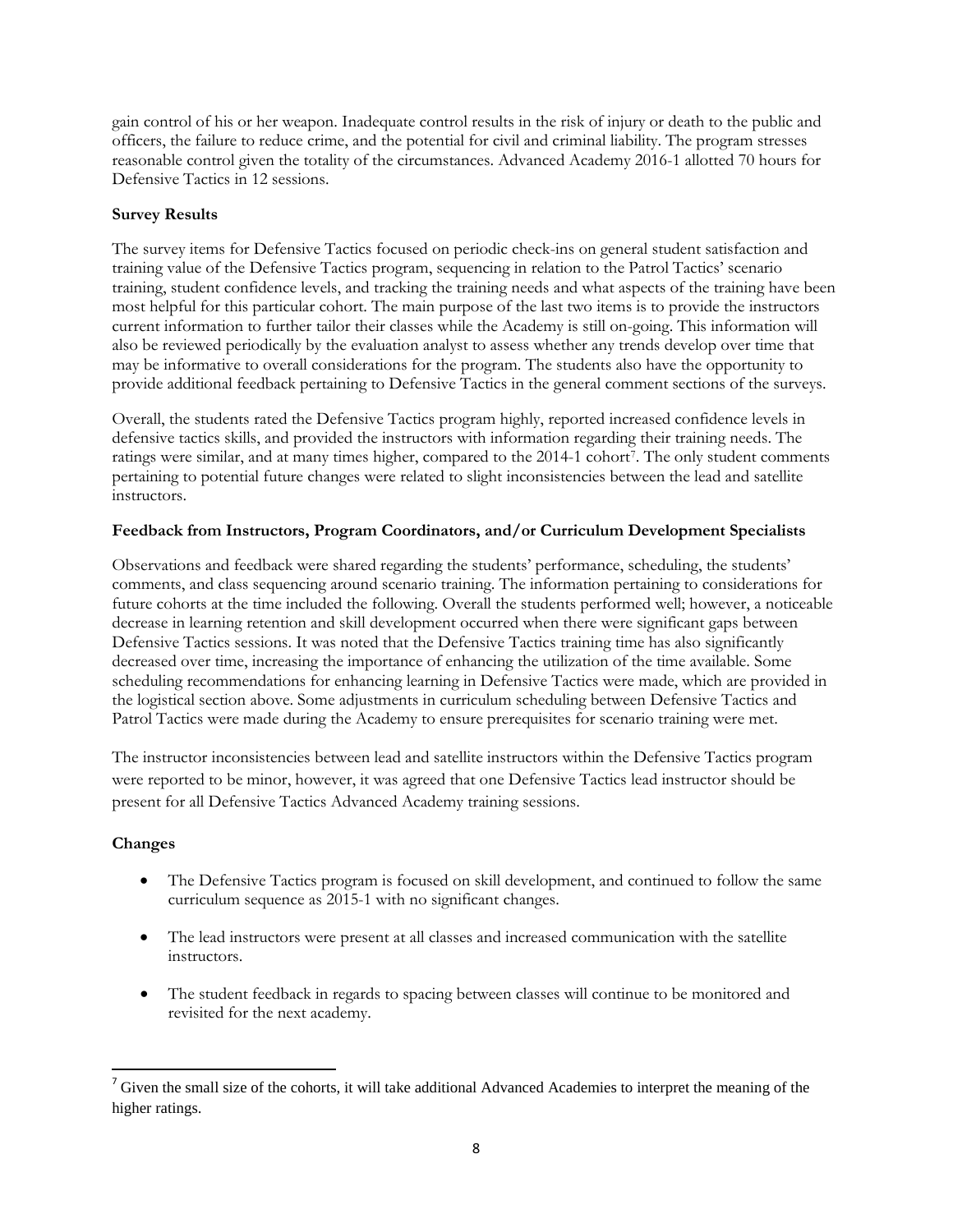#### **Patrol Vehicle Operations**

#### **Program overview**

Recruit officers receive classroom, practical, and scenario based training related to safely and efficiently handling police vehicles in challenging traffic environments, various road conditions, during pursuits and emergency situations, with multiple distractions. They are exposed to and gain a foundational context for decision making during pursuit driving. PVO training integrates tactical decision-making, state law, and bureau policy with physically operating a vehicle under stress. Training is critical for ensuring officers will make appropriate decisions during low frequency vehicle maneuvers, such as pursuit intervention techniques (PIT), safely and accurately when needed. PVO training is unique among the skills programs because, as citizens, officers are drivers. Consequently, officers must re-learn a skill they may believe is already strong and develop critical thinking skills, safer habits, and attitudes for operating a police vehicle 8 - 12 hours a day. Advanced Academy 2016-1 allotted 44 hours of PVO training in six classroom sessions and an additional three days at the Washington State Patrol track in Shelton, WA.

# **Survey Results**

 $\overline{\phantom{a}}$ 

The survey items for Police Vehicle Operations (PVO) focused on student satisfaction, training quality, increases in student learning and confidence, the usefulness of specific training methods, the sequencing of prerequisites for scenario training, instructional inconsistencies between classes and/or instructors, and openended areas for general feedback. In weeks ten and thirteen, the students were also asked about their current understanding on the Pursuit Policy and decision making related to pursuit intervention techniques, to help the instructor gauge the training needs of the specific cohort<sup>8</sup>.

Overall, the students' ratings of the classes and their written feedback suggest the PVO training was very well received. The students reported the training to be increasing their learning and confidence in several areas of PVO. Most of the ratings were higher among this cohort, compared to the 2014-1 cohort<sup>[9](#page-8-1)</sup>. The main exception was some of the ratings (pertaining to scenarios and scenario debriefs) during the PVO training days at Shelton were lower compared to the 2014-1 cohort. All of the students provided comments pertaining to inconsistencies during the scenario debriefs with their previous Advanced Academy training. These comments were in relation to satellite instruction, not instruction from lead instructors. Most of the students also suggested the scenario debriefs be conducted by the Advanced Academy lead instructors, coordinator, and/or Sergeant. Many of the students provided complimentary statements and/or gratitude towards the lead PVO instructor and PVO training program.

# **Feedback from Instructors, Program Coordinators, and/or Curriculum Development Specialists**

Observations and feedback were shared regarding the students' performance, the students' comments, and PVO related research findings. The information pertaining to considerations for future cohorts at the time included the following. The issue with inconsistencies by one of the satellite instructors during the scenario debriefs at Shelton was confirmed. It was also reported the new curriculum and practical exercises pertaining to electronic stability control and pursuit intervention techniques was well received by the students.

<span id="page-8-0"></span><sup>&</sup>lt;sup>8</sup> This information is also reviewed periodically by the evaluation analyst to assess whether any trends develop over time that may be informative to overall considerations for the program.

<span id="page-8-1"></span><sup>&</sup>lt;sup>9</sup> Given the small size of the cohorts, it will take additional Advanced Academies to interpret the meaning of the higher ratings.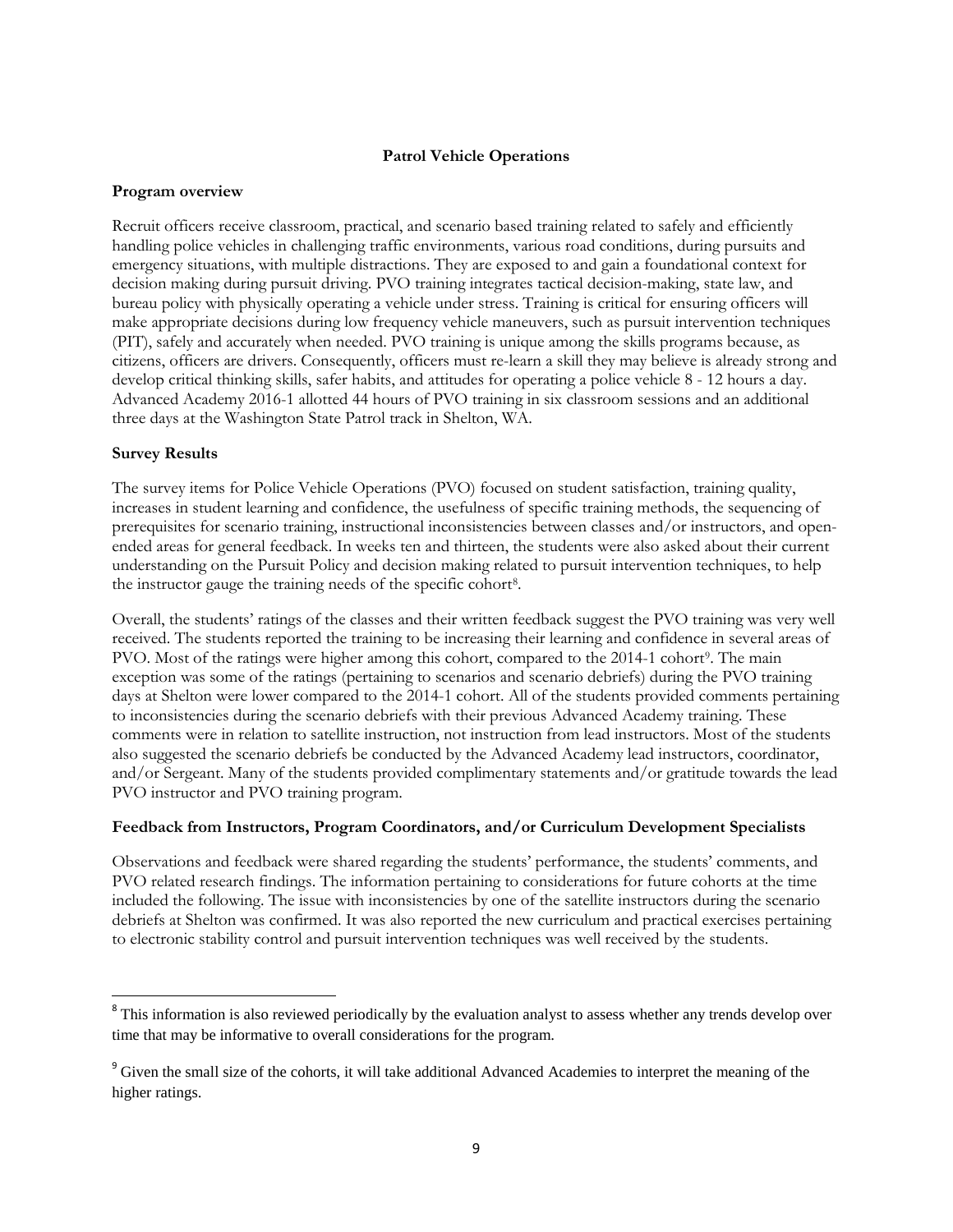The PVO program has also been able to increase practice on driving fundamentals, intersection training, and scenario training; which is supported by research<sup>[10](#page-9-0)</sup> and appears to be enhancing the program<sup>11</sup>. The Portland Police Bureau's Collision Review Board has reported that accidents are occurring at intersections and when passing during running code to a call. Increasing training related to preventing these collisions may be beneficial.

# **Changes**

- The lead instructors placed a greater emphasis on the integration of skills with critical thinking and decision making throughout the Academy. Historically, most of the skills were introduced and practiced in insolation, however the real world duties of the job requires application of several skills at one time. The new facility is allowing for greater integration of skills and evolving the curriculum in partnership with the other disciplines.
- In 2015-1, basic safe driving content was added. This was expanded on to create a full course for 2016-1. The idea came in response to a publication by the California Commission on Peace Officer Standards and Training (POST) entitled, POST Driver Training Study VOLUME 1. The goal is to create a cultural shift towards safety awareness and ultimately reduce injuries. The topics covered include: fatigue, seat belts, speed and distractions.
- In 2015-1, the PIT and Skid car content was expanded to cover for Electronic Stability Control Equipment in newer vehicles. This continued in 2016-1. The skid car portion focused more on front end skids, as the ESC feature in the new Ford Utility Vehicle has greatly reduced the chance of rear skids.
- Results from the Collision Review Board show that many accidents occur in intersections. The lead instructors showed a video and discussed the issue in class. Additionally, the instructors are researching ways to safely incorporate cross traffic hazards.
- The conclusion of the driving portion of Advanced Academy was a trip to the Washington State Patrol Track in Shelton Washington, where high speed driving can be introduced into the integration of skills. This year there was greater emphasis placed on the PVO skills. The debriefs were shorter and the lead instructor met with all of the satellite instructors prior to cover the learning objectives and updated content.
- In preparation for the high speed driving, the lead instructor provided in-class vignettes to mentally prepare students for the complex situations.

# **Mental Health Response Training**

# **Program overview**

<span id="page-9-0"></span> $10$  CA POST (2009). Driver Training Study.  $\overline{\phantom{a}}$ 

Bob Bondurant (2000). Police and Pursuit Driving.

<span id="page-9-1"></span><sup>&</sup>lt;sup>11</sup> The current evaluation findings suggest the enhancements made to the Advanced Academy's PVO program are leading to an improvement in student performance. Additional data from future cohorts will be necessary for confirming the results.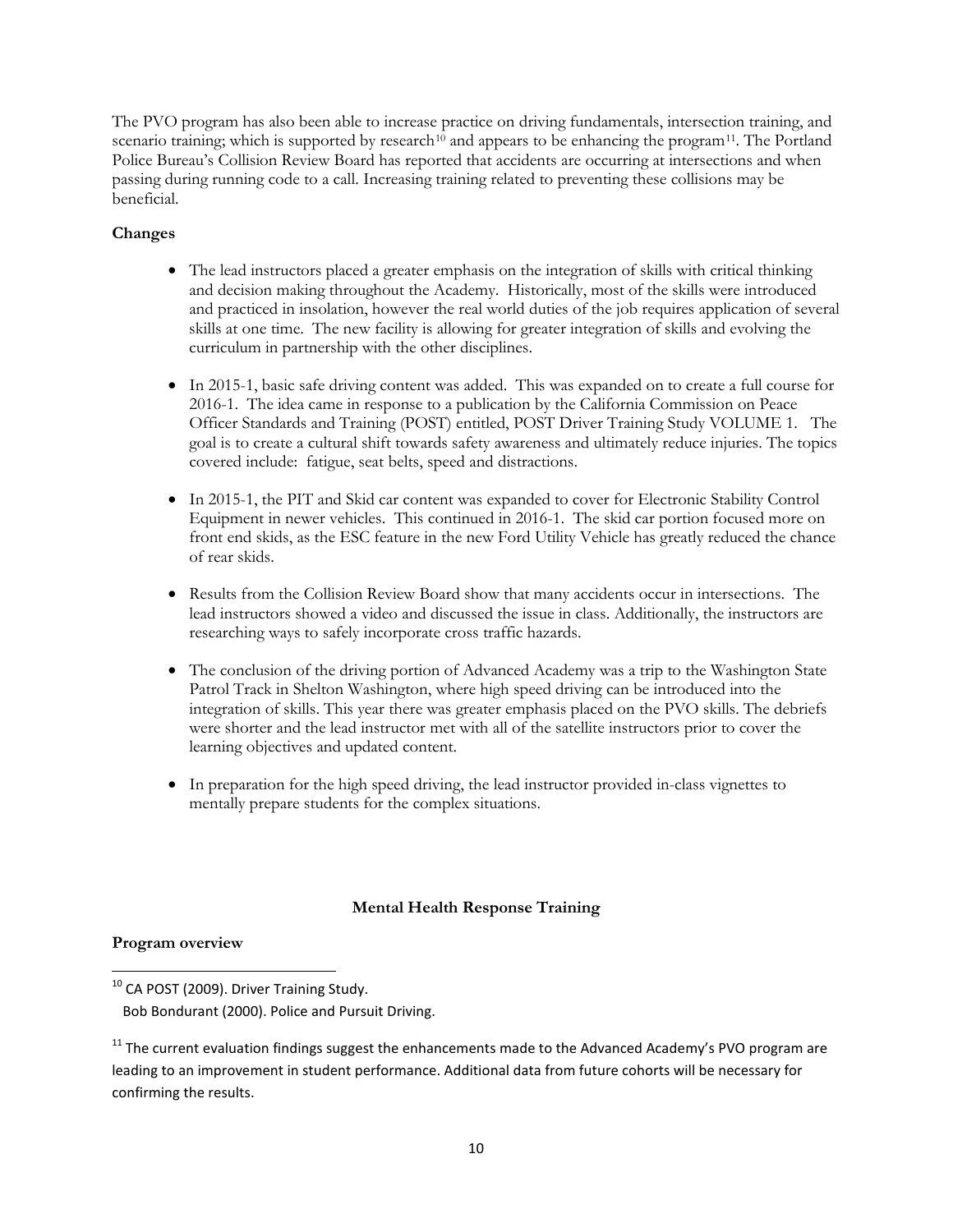Mental Health Response Training, internally often referred to as Crisis Intervention Training provides officers with information to help handle calls involving people in crisis. This training focuses on identifying signs and symptoms of mental illness, communicating with people in crisis and using community resources to help resolve calls. This class relies on input from various behavioral health professionals and incorporates life stories from people with lived experience. The program emphasizes role playing and scenario training. The Advanced Academy builds on twelve hours of curricula delivered at DPSST. Advanced Academy 2016-1 allotted 28 hours of Mental Health Response Training in seven sessions and multiple scenario training days in partnership with the Patrol Tactics program.

# **Survey Results**

The survey items for the crisis intervention classes focused on student satisfaction, training quality, increases in student learning and confidence, the usefulness of specific training methods, suggestions for improvement, and open-ended opportunities for remaining questions pertaining to the Behavioral Health Unit's resources and requests for additional mental health related information. Occasionally, the students were also asked about their current knowledge and confidence levels to help instructors gauge the training needs of the specific cohort.

Overall, the students rated the crisis intervention classes positively, reported increased confidence and knowledge levels in core objectives, and appeared to find the various training methodologies beneficial. In many of the measures pertaining to student satisfaction and learning, the 2015-1 students had higher ratings compared to the 2014-1 cohort, particularly for the crisis communication class<sup>[12](#page-10-0)</sup>. In the open-ended areas of the surveys, the students provided many complimentary comments towards the instructors, exercises, and training program. The only comments indicating a potential need for future consideration at the time were related to requests for more information about resources. However, due to scheduling changes, the last survey check-in related to mental health resources was a week early. It is possible the remaining student needs regarding resources were met during the last class.

# **Feedback from Instructors, Program Coordinators, and/or Curriculum Development Specialists**

Observations and feedback were shared regarding the students' performance, scheduling, the students' comments, and class sequencing. It was reported that overall the scheduling, sequencing, and mixedmethodology in instruction went well during the 2015-1 Advanced Academy.

The main information pertaining to considerations for future cohorts at the time were focused on instruction on resources. For the 2015-1 Advanced Academy, class content and exercises were added to address student feedback from the 2014-1 cohort for more information pertaining to resources. For example, in-class vignettes were added, providing an opportunity for the officers to practice identifying appropriate resources and referrals. Although part of the findings from the 2015-1 cohort may be related to timing of the survey questions, the program coordinator is exploring multiple strategies for strengthening learning on mental health resources in the Advanced Academy, without reducing time spent on other material.

# **Changes**

 $\overline{\phantom{a}}$ 

- There were no significant changes to the 2016-1 curriculum.
- A pre and post learning assessment test was administered for the first time.

<span id="page-10-0"></span> $12$  Although feedback will be needed in order to interpret the meaning of this difference, the findings do correlate with curriculum development changes.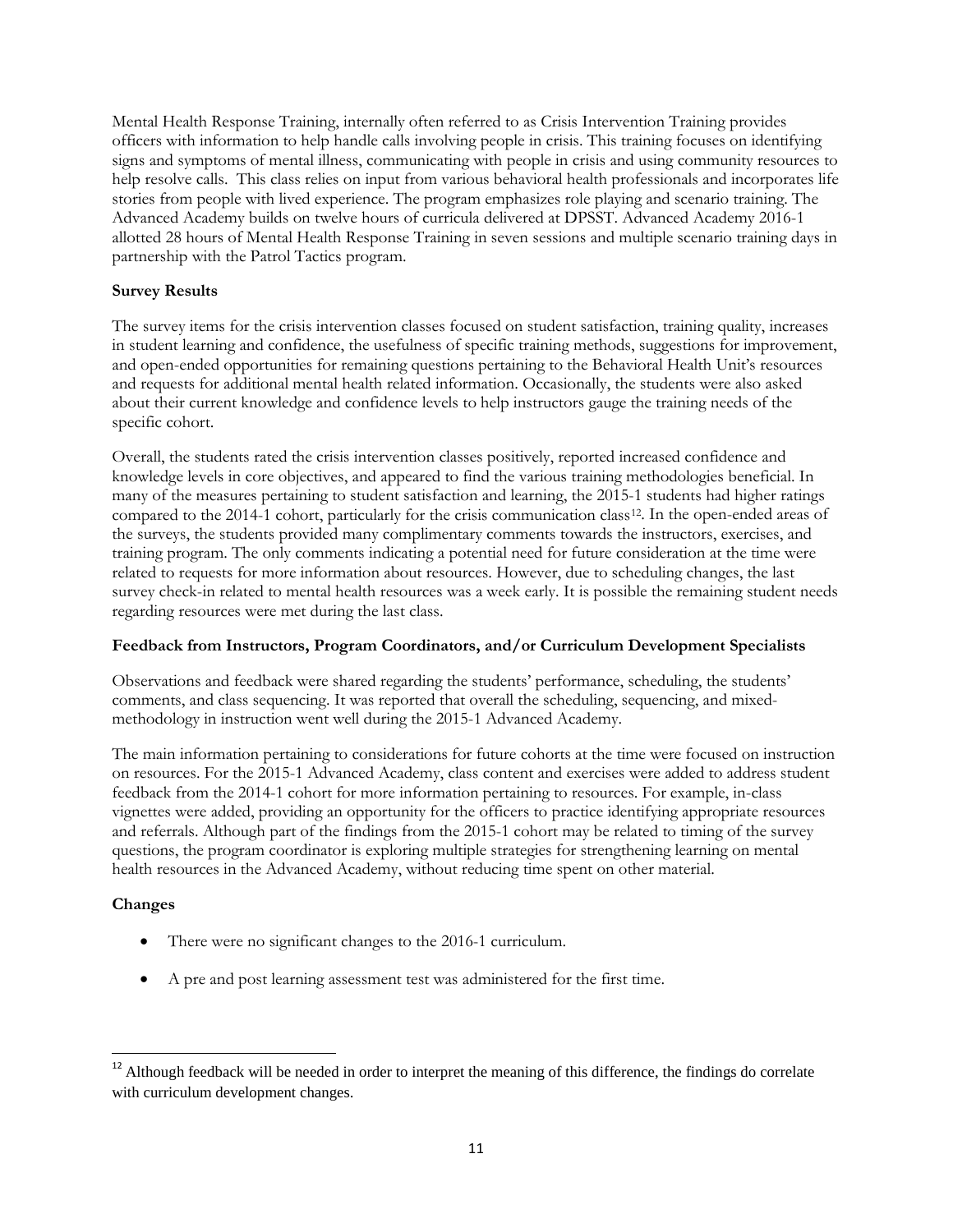The students' feedback concerning resources was addressed by providing the information earlier in the series of classes and building in an interactive activity requiring students to apply resource knowledge to situations they may encounter while on patrol.

# **2015 Modifications to Interdisciplinary Development Classes** \_\_\_\_\_\_\_\_\_\_\_\_\_\_\_\_\_\_\_\_\_\_\_\_\_\_\_\_\_\_\_\_\_\_\_\_\_\_\_\_\_\_\_\_\_\_\_\_\_\_\_\_\_\_\_\_\_\_\_\_\_\_\_\_\_\_\_\_\_\_\_\_\_\_\_\_\_\_\_\_\_\_\_\_\_

**\_\_\_\_\_\_\_\_\_\_\_\_\_\_\_\_\_\_\_\_\_\_\_\_\_\_\_\_\_\_\_\_\_\_\_\_\_\_\_\_\_\_\_\_\_\_\_\_\_\_\_\_\_\_\_\_\_\_\_\_\_\_\_\_\_\_\_\_\_\_\_\_\_\_\_\_\_\_\_\_\_\_\_\_\_**

Due to the large number of classes in the Advanced Academy program, only those that indicated a need for change or follow up are listed in this section. All other classes were well received with no need identified for modification.

#### **Investigations**

#### **Course Overview**

Many patrol level investigations will require a detective response to the scene or a follow-up investigation by a detective. Specifically, Measure 11 investigations require an investigation beyond the initial patrol level. This class will cover investigative responsibilities by patrol officers that will assist and complement the furtherance of these investigations. After the completion of this class students will have working understanding of their role in criminal investigations with a detective response or follow up.

#### **Survey Results**

The survey items for the Investigations: Major Crimes, Officer Involved Shootings & In-custody Death Investigations class focused on gauging general satisfaction and value of the training session. Overall the students rated this session positively, similarly to the 2014-1 cohort. In one of the open-ended general survey items regarding instructional inconsistencies, two students provided comments pertaining to some minor confusion that arose regarding recording and consent search requirements related to Measure 11 crimes.

#### **Feedback from Instructors, Program Coordinators, and/or Curriculum Development Specialists**

The program coordinator followed-up with the instructor to obtain more specifics regarding the students' confusion. It appeared the material was covered accurately; however, some topics may have needed additional attention.

# **Change**

• The program coordinator spoke with the instructor providing the feedback that the students were confused. The instructor responded by covering information about when to use recordings and precinct specific information in greater detail.

#### **Ethics**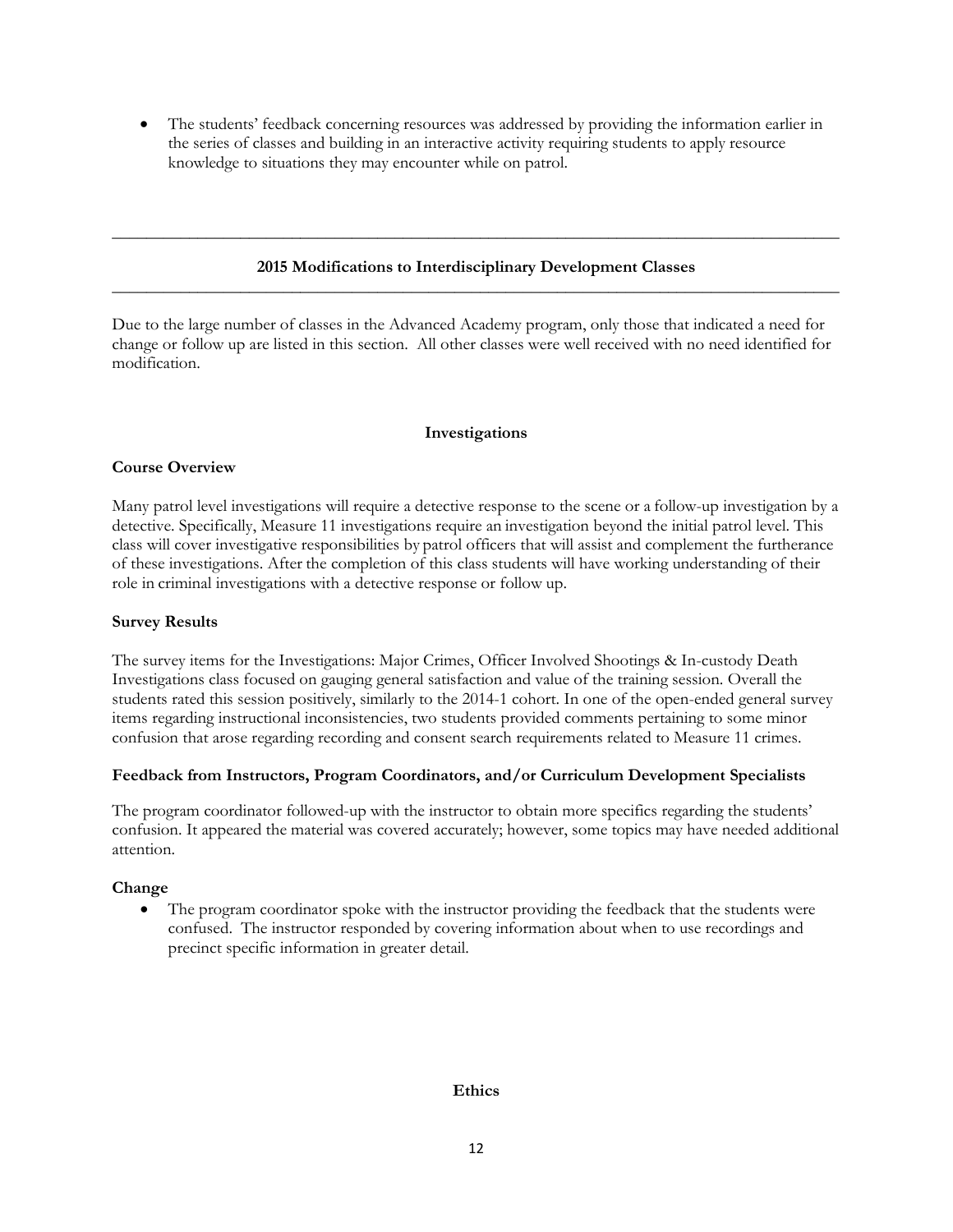#### **Course Overview**

This course surveys police ethics and related concepts in an interactive manner with modern scenarios and examples. Participants critically evaluate law enforcement-related situations and topics through the lenses of several value-based constructs and decision-making models so that they are equipped to successfully confront challenges throughout their police careers.

# **Survey Results**

The survey items for the Ethics class focused on gauging general student satisfaction and value of the class, student learning, and what aspects of ethics the students would have been interested in the class covering further. The latter question was new for this class and given the particularly small size of this cohort, feedback from additional cohorts will be needed prior to developing meaning for future Advanced Academies.

Overall, the students rated the class positively, similarly to the 2014-1 cohort. In a general question regarding class overlap with the Basic Academy, three of the students reported the ethics class being repetitive of what was received during the Basic Academy or that the class could be shortened. This feedback is consistent with the previous cohort. However, the students also reported the ethics class to have expanded upon their previous knowledge base. In their written comments, one student included a complimentary comment towards the instruction and another expressed the class added new information to what was previously received.

#### **Feedback from Instructors and Program Coordinators**

Student feedback about overlapping content for 2015 is consistent with the 2014 comments. For 2015, The Advanced Academy Coordinator looked over the case examples presented in this class. They are different from those taught at DPSST. Ethics is an important topic supported by repetition. Student satisfaction with the class will continue to be monitored.

#### **Change**

• This class continued in 2016-1. The instructor has committed to attending the course at DPSST to become more familiar with the content, however due to timing this will not happen until after 2016- 1.

#### **Law**

# **Course Overview**

This series of classes reviews Federal and Oregon caselaw pertaining to Person Encounters, Miranda and Search and Seizure as well as Oregon statutes and Portland City Codes regarding criminal charges and definitions. This course also is a practical guide relating to report writing, investigations and courtroom testimony.

Note: Prior to the 2014-1 Advanced Academy redesign, approximately 90 hours were devoted to law training, all in the classroom setting. In 2014-1 and 2015-1 the classroom hours were significantly reduced to 34. Additional hours were integrated into the overall curriculum with the goal of developing recruit officers' knowledge, skill, and confidence in applying the law though the major disciplines. The law instructor provides an annual in-service training in the law for academy training staff and FTEP staff.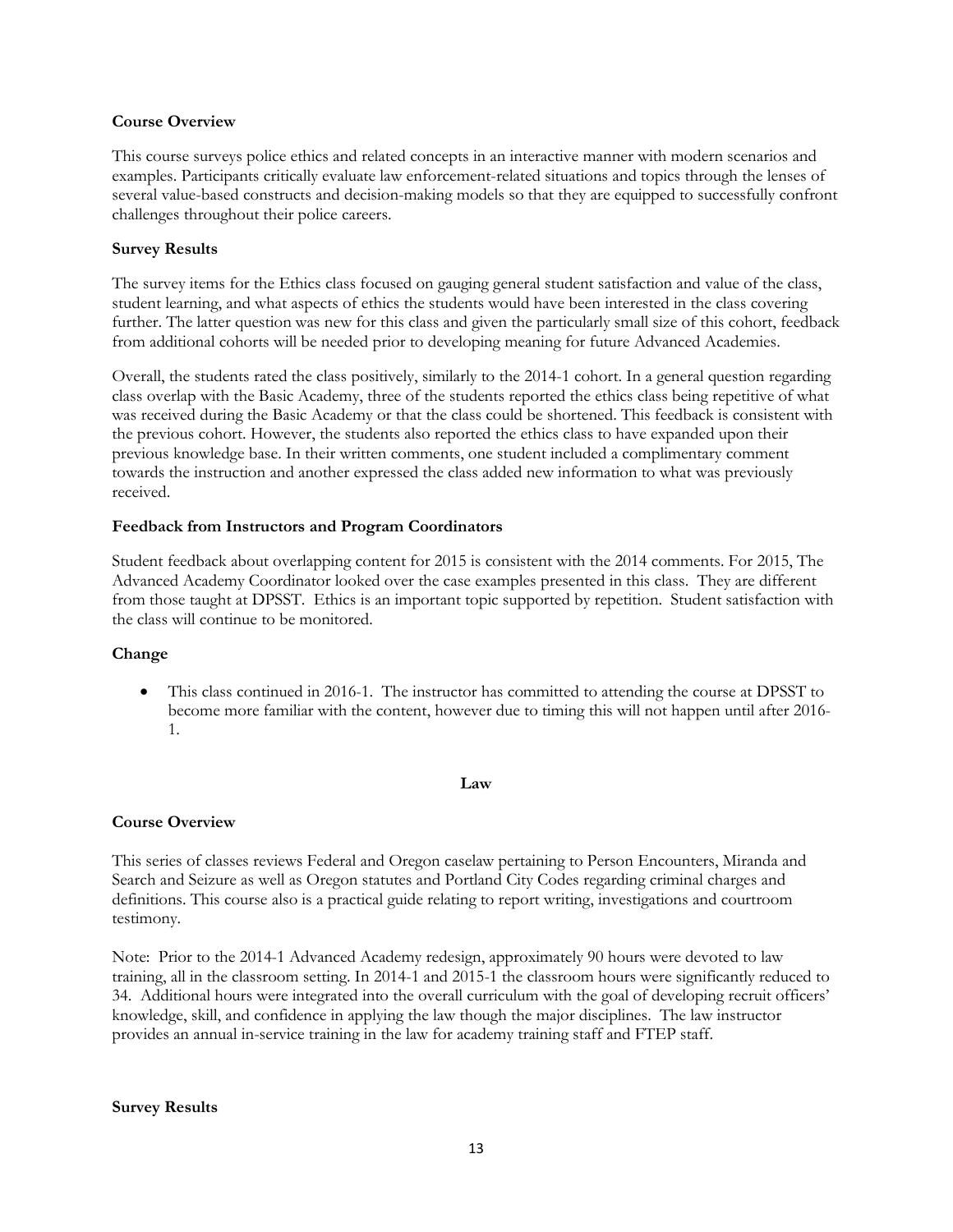The survey items for Law focused on general student satisfaction and training value of the Law program, student learning, and sequencing in relation to the Patrol Tactics' scenario training. Overall, the students rated the classes positively, reported an increase in learning from the program, and sufficient preparation in law prior to scenario training. Many of the ratings were similar to slightly higher compared to the 2014-1 cohort<sup>13</sup>. One student suggested making the law class more interactive. Given the specific intent on making the Advanced Academy law program interactive and the ratings demonstrating some potential for strengthening, this suggestion was identified for future consideration.

# **Feedback from Instructors, Program Coordinators, and/or Curriculum Development Specialists**

The law class currently includes an ample amount of interaction, although it also requires a significant amount of reading to become familiar with the fine details of the law. A fair amount of reading is necessary for preparing the officers for specific information they will need immediately upon patrol. This class will continue to be monitored, to determine whether or not further increasing the use of interactive teaching methods would be beneficial.

#### **Change**

• The classes continued in 2016-1 with no changes.

# **Introduction to the Bureau of Emergency Communications (BOEC)**

# **Course Overview**

This class promotes understanding about the Bureau of Emergency Communications, with a specific focus on its role in how police officers perform their duties. The purpose is for participants to be better informed and promote working as a team.

# **Survey Results**

The survey items for the Introduction to the Bureau of Emergency Communications class focused on gauging general satisfaction and value of the training session. The ratings for this class were mostly positive, however, many of them were lower than desired. The ratings were similar to lower, compared to the 2014-1 cohort.

#### **Feedback from Instructors, Program Coordinators, and/or Curriculum Development Specialists**

The students spend time at the Bureau of Emergency Communication during their field training, which may be a more valuable method for becoming familiar with BOEC. They also receive instruction pertaining to interacting with BOEC through their field training coaches.

The training session was good from a curriculum development perspective. However, there may be value in revisiting the purpose of this class and the Advanced Academy priorities. Relationship development between the Portland Police Bureau and BOEC is also a high priority and consideration.

#### **Change**

 $\overline{\phantom{a}}$ 

<span id="page-13-0"></span><sup>&</sup>lt;sup>13</sup> Given the small size of the cohorts, it will take additional Advanced Academies to interpret the meaning of the higher ratings.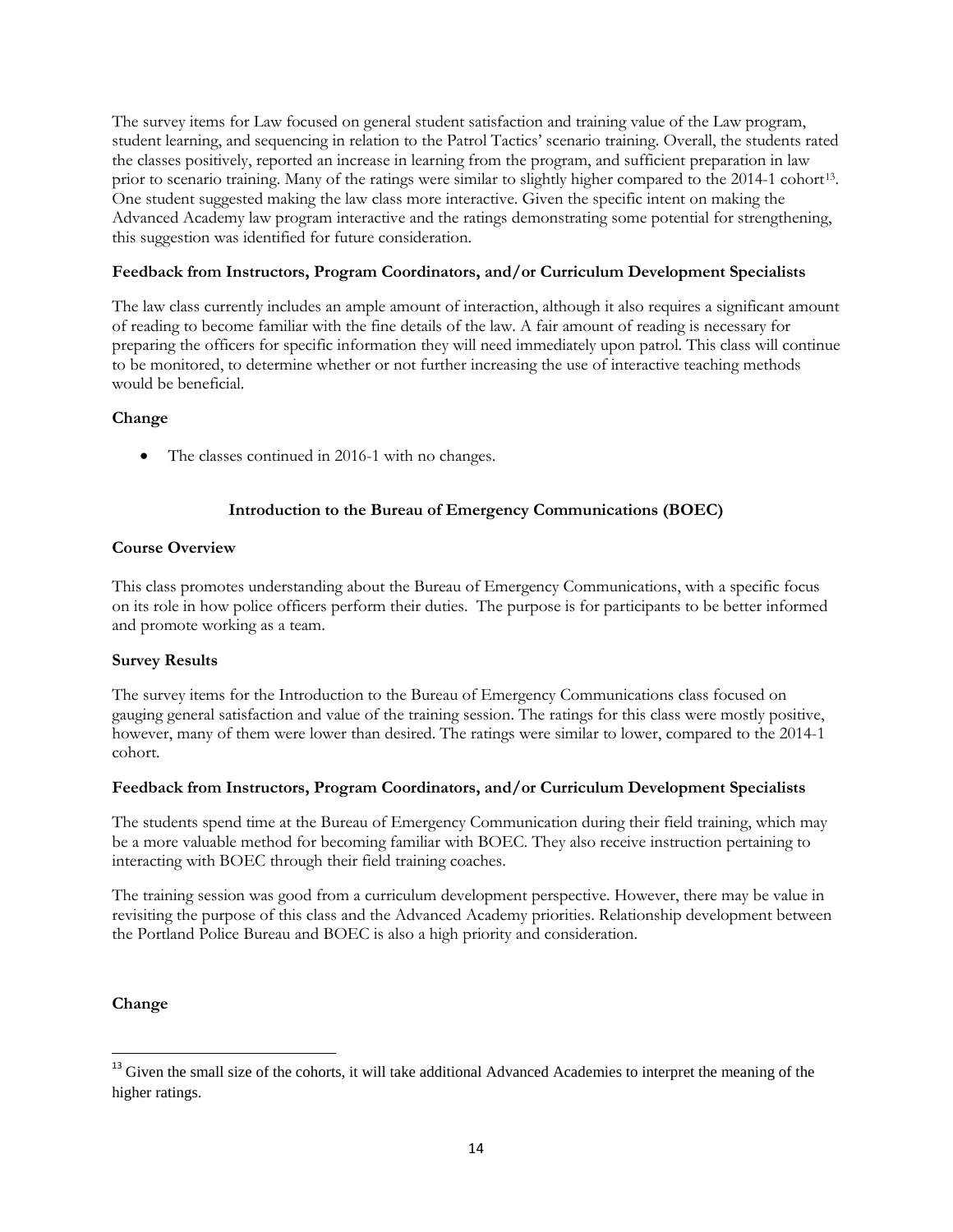• This class continued for 2016-1 with no changes. Student feedback will continue to be monitored. While there are no changes at this time, it will be observed for future consideration in refining the learning objectives and relevancy.

# **Working with the Fire Bureau**

# **Course Overview**

This class provides an overview of the Portland Fire Bureau. Tips are provided for positive working relations between the two bureaus when both are responding to a call.

#### **Survey Results**

The survey items for the Working with the Fire Bureau class focused on gauging general satisfaction and value of the training session, and intent to visit the Fire Bureau in the future. The ratings for this session were fairly mixed, with slightly over half of the students reporting it not to be a good use of their training time. In addition, slightly over half of the students did not recommend the training session for future Advanced Academies. Slightly over half of the students reported intending to visit the Fire Bureau in the future. The overall ratings were substantially lower compared to the 2014-1 cohorts', although the 2014-1 cohorts' responses also indicated the possibility of strengthening the class session. Given the mixed feedback and the small sample sizes, additional feedback from future cohorts may be beneficial for determining the generalizability of the findings.

#### **Feedback from Instructors, Program Coordinators, and/or Curriculum Development Specialists**

The students receive city code and procedural information regarding how to interact with the Fire Bureau on scene during the Field Training and Evaluation Program (for example, where not to stage cars and awareness of hoses). The students do not obtain new information pertaining to their job skills from this session.

The session was good from a curriculum development perspective. However, there may be value in revisiting the purpose of this class and Advanced Academy priorities. Relationship development between the Portland Police Bureau and Fire Bureau is also a high priority and consideration.

# **Change**

• This class continued for 2016-1 with no changes. Student feedback will continue to be monitored. While there are no changes at this time, it will be observed for future consideration in refining the learning objectives and relevancy.

# **Civil Liability and Tort Claims with City Attorney**

# **Course Overview**

What to expect from City Attorney office during law suits related to your duty as a police officer.

#### **Survey Results**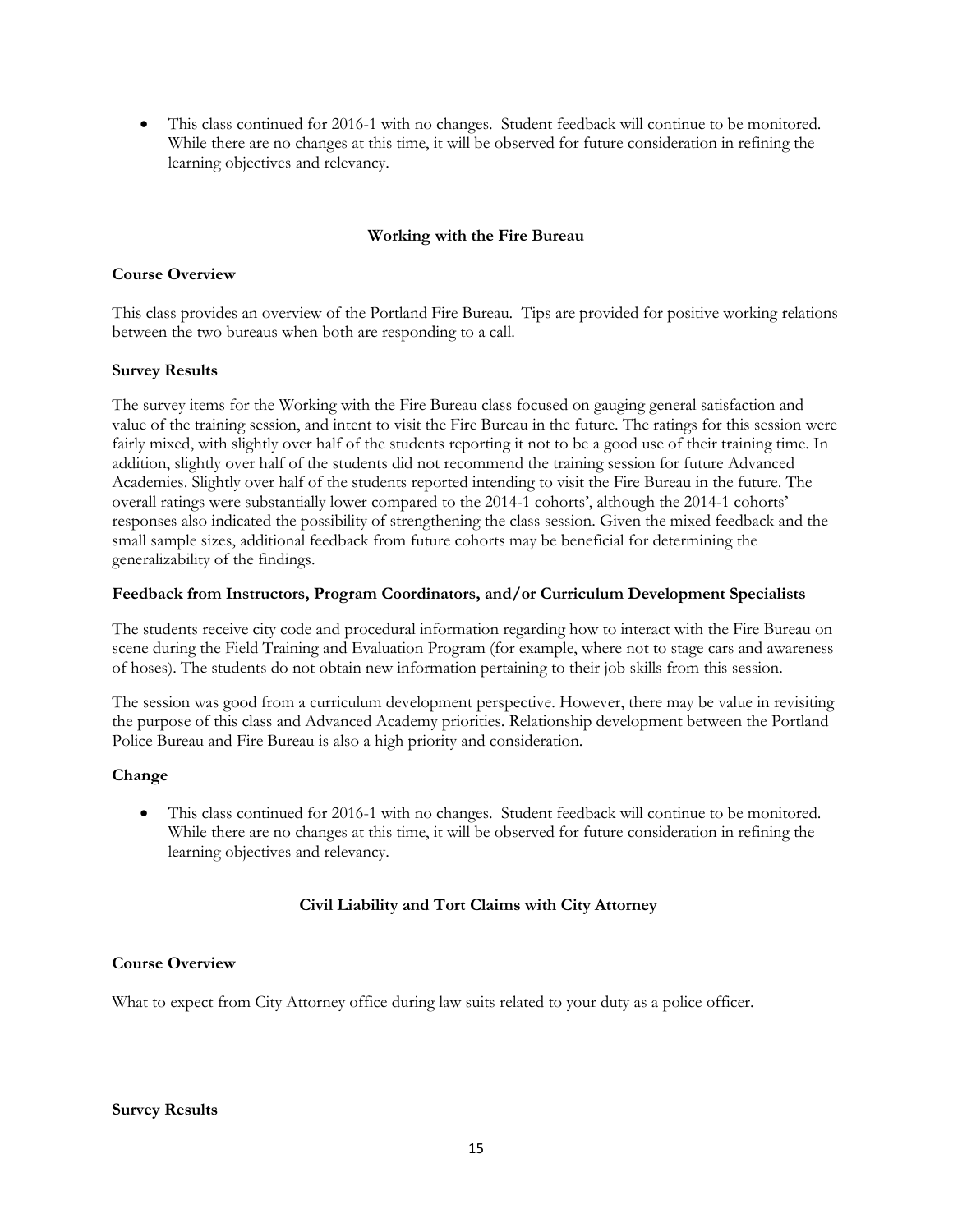The survey items for the Civil Liability and Tort Claims class focused on gauging general satisfaction and value of the training session. The overall ratings for this class were mixed, but generally low. In the openended areas of the survey, four of the students provided comments about the Civil Liability and Tort Claims class. The comments included concerns about how a case study was presented, the presentation being repetitive of previous training on law and directives, and the general use of needed training time. One person included compliments towards the instructor, along with their concerns. Two of the students suggested focusing the class more on the process of being sued.

# **Feedback from Instructors, Program Coordinators, and/or Curriculum Development Specialists**

Observations and feedback were provided on the instruction, student comments, and class content. The feedback supported much of the student responses; such as the instructor being engaging, the content being repetitive of the law classes, and the lack of focus on lawsuit processes. It was noted this was the first time the class was presented by the instructor. Additionally, it was observed that the case study could have been presented more effectively.

# **Changes**

- The Advanced Academy Sergeant discussed the feedback with the attorney. For 2016-1 there was less focus on case law and a greater emphasis on the process an officer will go through with a tort claim and the role the city attorney.
- The Advanced Academy Sgt. presented during this class, sharing his personal story of going through a civil case.

#### **Introduction to Police Radios**

#### **Course Overview**

This course will provide Portland Police Bureau members with a better understanding of the current police radios; features of the radio system, how to operate the Motorola APX 6000 radio, and an overview of the radio template. The course will also cover backup systems and national interoperability channels. A basic knowledge of the radio system will provide members with more options on operation and advantages for more effective communications.

#### **Survey Results**

The survey items for the Introduction to Police Radios class focused on gauging general satisfaction and value of the training session, and whether the students found the information useful. The student ratings were a little mixed; however, they were weighted more strongly towards the positive end of the scale. There is no prior student feedback for comparison since this class began with the 2015-1 Advanced Academy. The findings suggest the class might be able to be strengthened. However, given the mixed ratings and extremely small cohort, future feedback may be needed for best determining what changes would be beneficial.

#### **Feedback from Instructors, Program Coordinators, and/or Curriculum Development Specialists**

The Field Training and Evaluation Program (FTEP) is now covering instruction on police radios. The Advanced Academy managers are coordinating with FTEP to identify what specific instruction is already being covered and when the instruction is provided during the FTEP program.

#### **Change**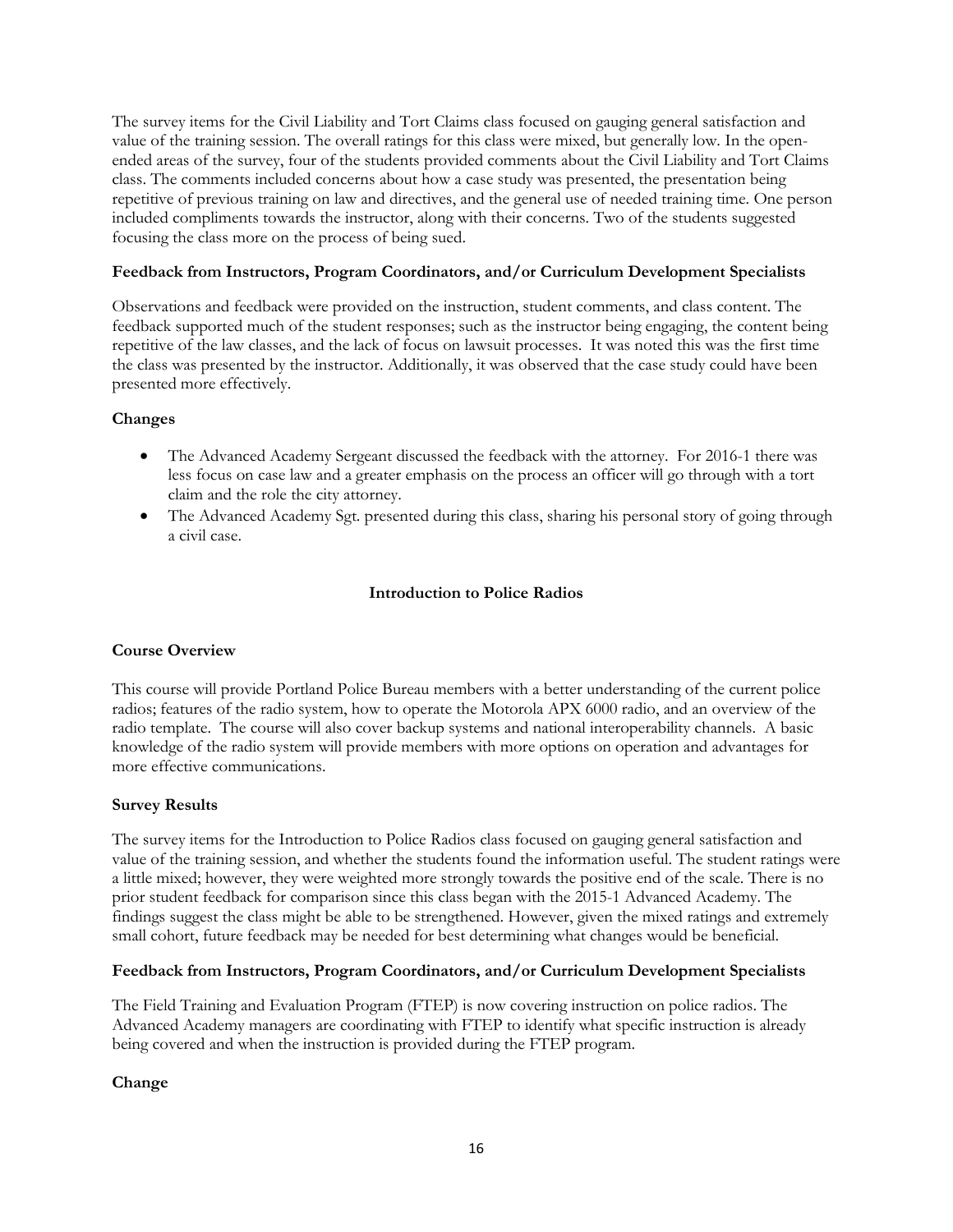• Radios are now being taught as part of the SIRN program, which is held prior to the academy. This class has been removed from the Advanced Academy curriculum.

#### **Graffiti**

#### **Course Overview**

This course focuses on Street Graffiti Culture. The course includes an introduction to the various types of graffiti, implements used to apply graffiti, crime prevention, as well as methods for reporting, investigation, and suspect interview.

#### **Survey Results**

The survey items for the Graffiti class focused on gauging general satisfaction and value of the training session. The student ratings suggest this class was well received overall.

#### **Feedback from Instructors, Program Coordinators, and/or Curriculum Development Specialists**

It was noted that although the Graffiti class was conducted well, it may be beneficial to review whether or not this class is critical to the main objectives of the Advanced Academy program.

#### **Change**

• The class continued for 2016-1 with no changes. This may be the last year this course is offered, as the specialized officer position has been eliminated in the upcoming budget in order to increase the number of officers on patrol.

#### **Professionalism: Responsible Use of Social Media**

# **Course Overview**

This course critically evaluates the challenges facing public safety personnel as they navigate the changing technological and media interfaces. Through case studies and scenarios, participants learn how to responsibly use social media in their police careers, on and off duty. After considering relevant laws, policies and best practices, participants learn to recognize the pitfalls of improper use and the personal, organizational and societal consequences, which may follow.

#### **Survey Results**

l

The survey items for Professionalism: Responsible Use of Social Media focused on gauging general satisfaction and value of the training session, what the students learned from the session, and suggestions for increasing relevancy of the session for new officers. The overall ratings for this session among the 2015-1 cohort were lower than desirable and substantially lower compared to the 20[14](#page-16-0)-1 cohort<sup>14</sup>. Some of the students reported learning from the class, particularly around a case example provided during the session. A

<span id="page-16-0"></span><sup>&</sup>lt;sup>14</sup> Given the small size of the cohorts, it is difficult to accurately interpret the meaning of the lower ratings.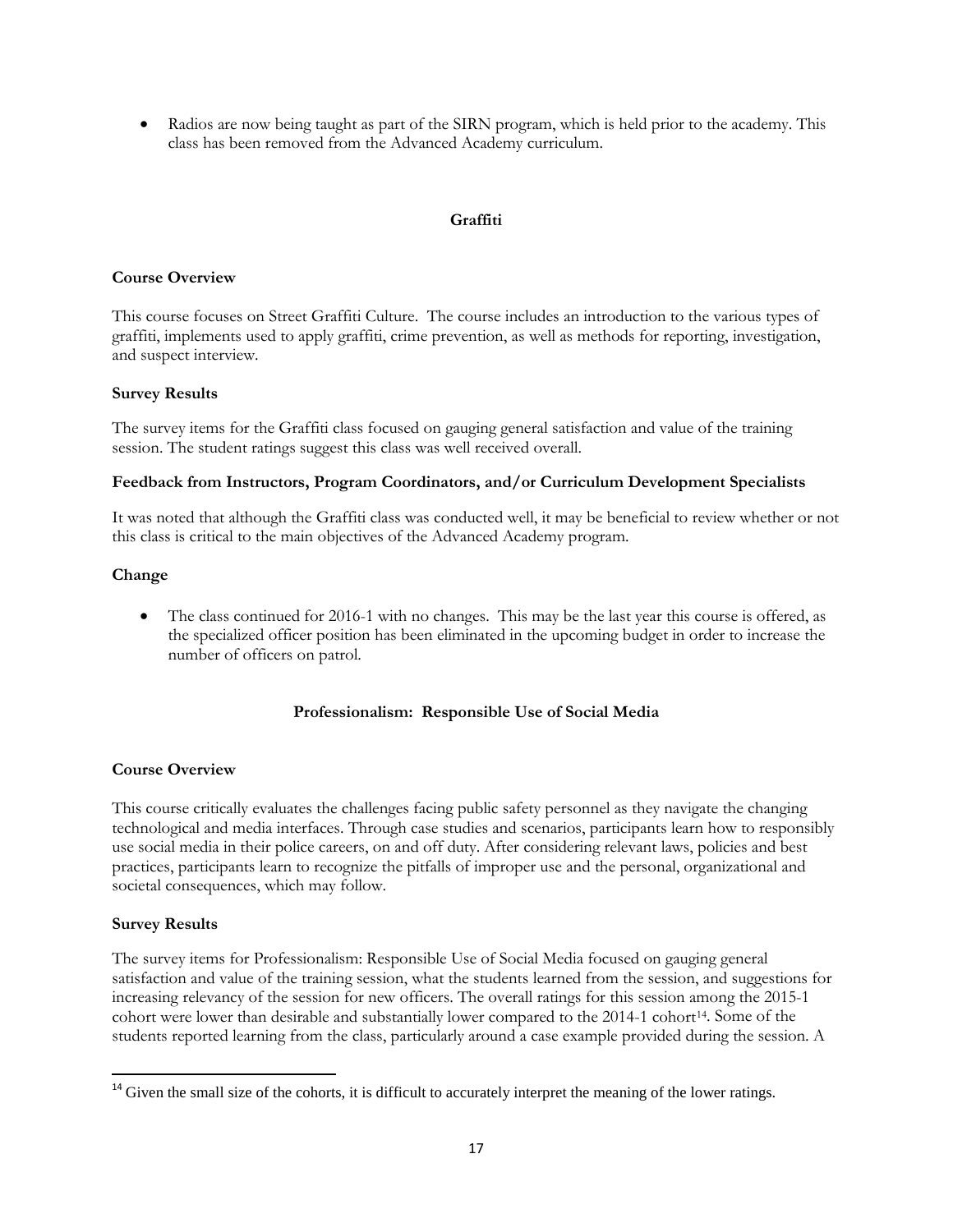couple of the student comments suggest they received some similar information from previous training and several students mentioned the session could probably be shortened and still meet the class objectives. The results from the 2014-1 cohort had suggested it may be possible to strengthen the class, although the feedback was positive overall. The findings suggest it may beneficial to continue to closely monitor the feedback on this session and make adjustments to the class as the instructor and program coordinators see fit.

#### **Feedback from Instructors, Program Coordinators, and/or Curriculum Development Specialists**

The same instructor was utilized for the 2014-1 and 2015-1 Advanced Academies. Overall this instructor provides a high quality of instruction and is very well received by the students. Given the mixed feedback and small cohorts, it would be beneficial to obtain feedback from one more cohort prior to making any major changes.

# **Feedback from Instructors and Program Coordinators**

This year was unique because a guest officer was assigned to present a real life example of a use of social media that crossed the line between personal and profession.

# **Changes**

- This new course developed for 2015-1 continued in 2016-1 without the guest speaker. It will continue to be monitored for additional feedback.
- Directive 311.40, Personal Use of Social Media, was updated in the curricula.

# **Employee Information System**

#### **Course Overview**

The purpose of this training is to provide all Sworn PPB Supervisors/Managers with a comprehensive working knowledge of the EIS application and how it relates to the DOJ Settlement Agreement. The training day begins with an overview of directives associated to the EIS process. This will be followed by a facilitated discussion highlighting the significance and impact of the EIS policy to our organization.

#### **Survey Results**

The survey items for the Employee Information System class focused on gauging general satisfaction and value of the training session. Overall, the student ratings suggest the class was well received and the instructor is known to provide a high quality of instruction. The findings suggest there may be the possibility of further strengthening this class; however, additional feedback would be needed given the small sample size.

#### **Feedback from Instructors, Program Coordinators, and/or Curriculum Development Specialists**

This class was a new addition to the program with the 2015-1 Advanced Academy so collecting feedback from one more cohort may be beneficial.

# **Changes**

• This class continued in 2016-1. Student feedback will continue to be monitored.

# **Special Emergency Reaction Team**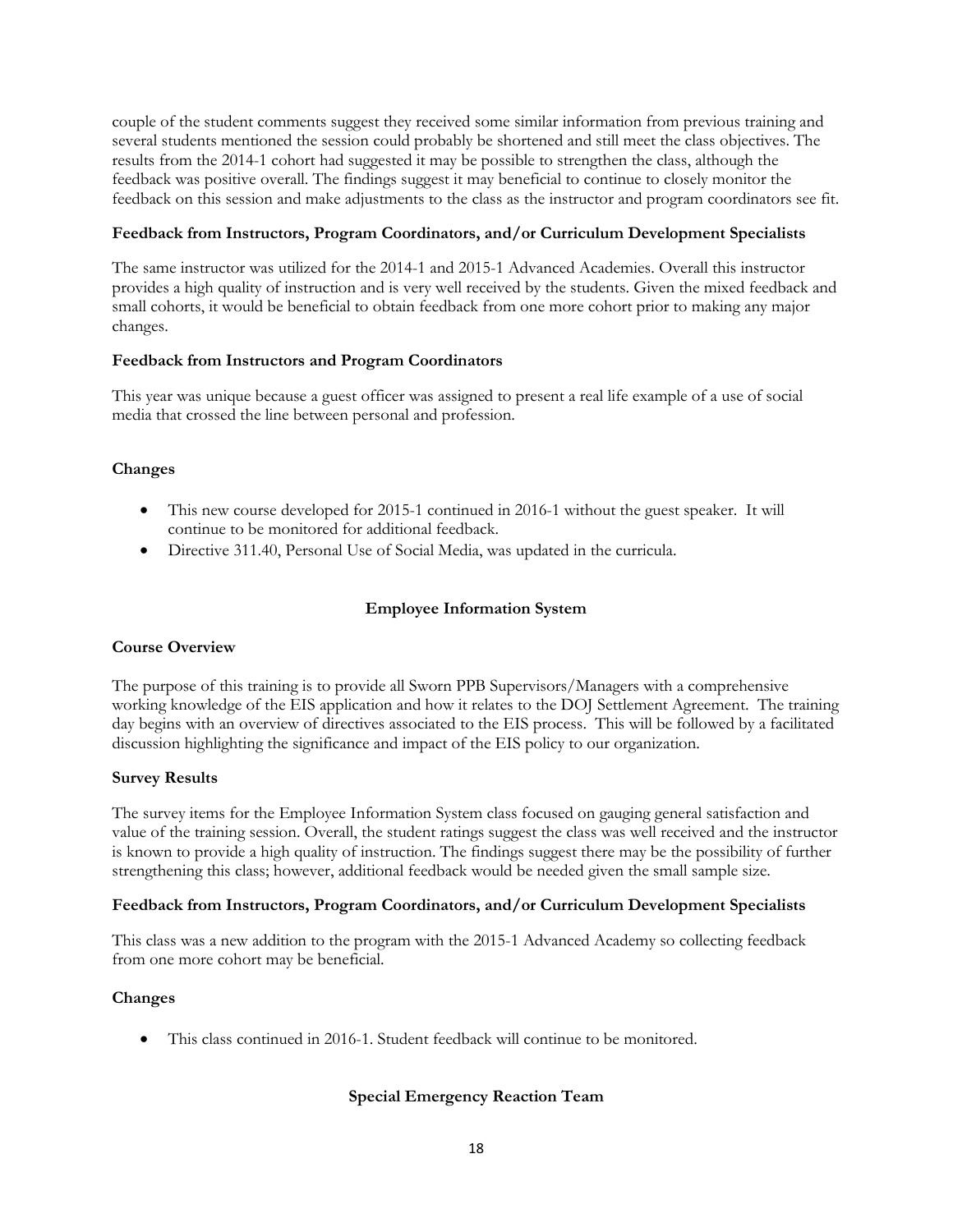#### **Course Overview**

The Portland Police Bureau Special Emergency Reaction Team (SERT) provides tactical support during critical incidents. This class will teach students about the history, function and training of SERT, as well as situations where the activation of SERT is mandatory.

#### **Survey Results**

The survey items for the Special Emergency Reaction Team (SERT) session focused on gauging general satisfaction and value of the training session. Overall, the student ratings suggest the session was well received. In the general comments section of the survey, one student made a suggestion of including more information regarding SERT training and the team membership experience. This suggestion should be reflected against the program managers' goals and objectives for the session. No comparison data was available for this session.

#### **Feedback from Instructors, Program Coordinators, and/or Curriculum Development Specialists**

The students are introduced to the SERT program and related protocols during the Field Training and Evaluation Program (FTEP). During Phase II of FTEP, the Field Training Officers test the new recruits needed knowledge on SERT.

#### **Change**

• This class was removed from the schedule for 2016-1. It was determined that the students will receive this information with their Field Training Officers.

#### **Internal Affairs and Introduction to the Auditor's Independent Police Review Division**

#### **Course Overview**

Provide an overview of the complaint and discipline process and the roles of the people involved (such as Internal Affairs and IPR). This class will also provide tips to avoid complaints. IPR was established to be an independent, impartial office, readily available to the public, responsible to the City Auditor, empowered to act on complaints against Police Bureau personnel for alleged misconduct, and recommend appropriate changes of Police Bureau policies and procedures toward the goals of safeguarding rights of persons and of promoting higher standards of competency, efficiency and justice in the provision of community policing services. (Portland City Code 3.21.010-210)

#### **Survey Results**

l

The survey items for the Internal Affairs and Introduction to the Auditor's Independent Police Review Division classes focused on gauging general satisfaction and value of the training session. The class was very well received overall, and significantly more positively compared to the 2014-1 cohort<sup>[15](#page-18-0)</sup>. In the general

<span id="page-18-0"></span><sup>&</sup>lt;sup>15</sup> Although the 2015-1 cohort was particularly small, causing additional caution to the interpretation of comparisons, the difference in the feedback is considerable in this case. The difference correlates with changes made to the session since the 2014-1 Advanced Academy.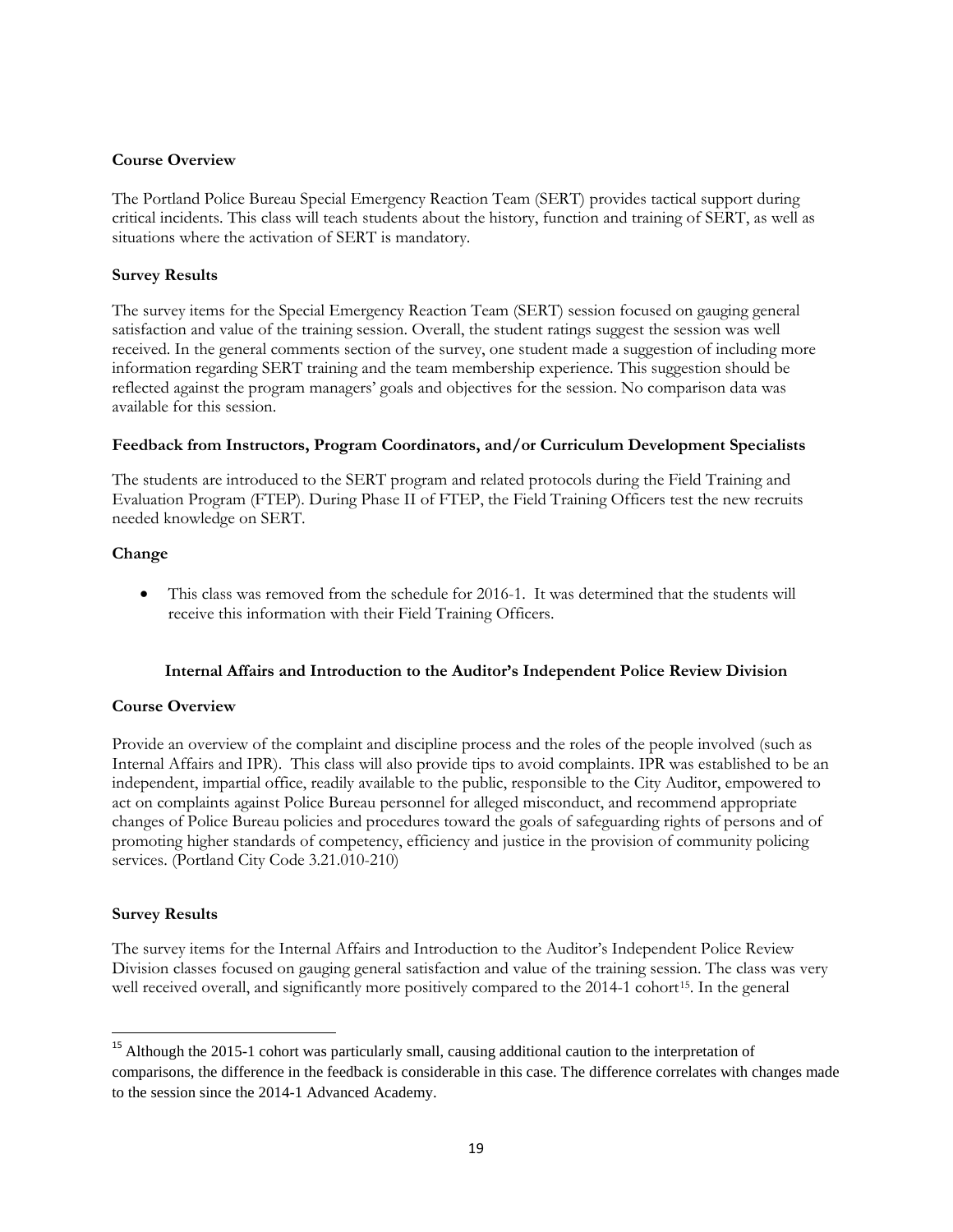comment section of the survey, two students suggested combining these sessions into one class. One of the students included a suggestion that it could also be shortened (but was not specific as to which portion).

#### **Feedback from Instructors, Program Coordinators, and/or Curriculum Development Specialists**

There was agreement with the students' suggestion of combining the two sessions. The instructors of the two classes also observed each other's class and identified areas of overlapping content between the sessions.

#### **Change**

• The two classes are now co-taught and combined into one class.

# **Knowing your Employee Assistance Program: EAP Benefits and what EAP can do for you**

#### **Course Overview**

To provide Bureau members with information regarding their Employee Assistance Program benefits, what EAP is, how it can help, and what the components are of EAP.

#### **Survey Results**

The survey items for the Knowing your Employee Assistance Program (EAP) session focused on gauging general satisfaction and value of the training session. The student ratings suggest the session was well received overall, although a few students did not have solid agreement they would recommend the class for future Advanced Academies. One student mentioned they had an EAP session when they were hired and another mentioned one of the speakers did not show. Overall, the ratings among this cohort were higher compared to the 2014-1 cohort. It is possible the presence of all instructors would have resulted in even higher ratings.

#### **Feedback from Instructors, Program Coordinators, and/or Curriculum Development Specialists**

The feedback from the program coordinators confirmed the instructor for the alcohol abuse section was unable to attend, which likely impacted the effectiveness of the class.

# **Change**

There were no changes for 2016-1.

#### **Deaf Awareness**

#### **Course Overview**

The goal of this course is to offer Police officers a better idea how to effectively communicate with a deaf/hard of hearing/deaf/blind community. This course will include tips, resources and sharing experiences when interacting with Police officers and deaf community. This course hopes to create a bridge between the Police officers and the deaf community, build trust and increase the number of positive experiences between the Police officers and the deaf community.

#### **Survey Results**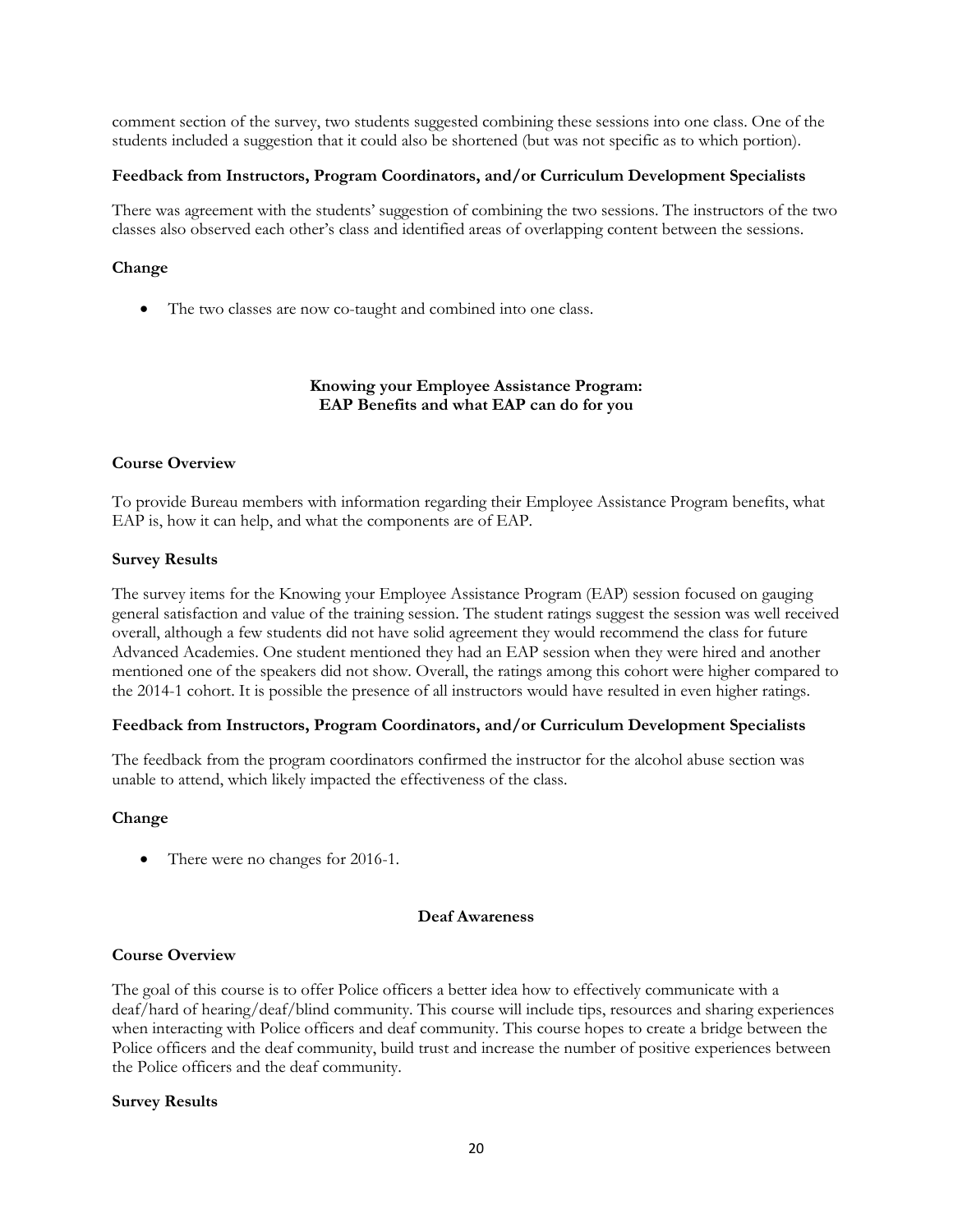The survey items for the Deaf Awareness class focused on gauging general satisfaction and value of the training session. The survey results were slightly mixed but overall indicate the class was not well received, with all of the students' feedback being lower than ideal. The student feedback suggests openness to the topic. Some of the students reported gaining some information from the session, while others did not. The students expressed some specific concerns pertaining to this class in the open-ended areas of the survey. These concerns were focused on the lack of inclusiveness of other disabilities, the general level of professionalism in the instruction, and the instruction drifting into police tactics which were inconsistent with the students' law enforcement training. Although this is an extremely small cohort, the findings strongly suggest value in revisiting the main objectives of the class and the most effective delivery methods for the topic.

# **Feedback from Instructors, Program Coordinators, and/or Curriculum Development Specialists**

The feedback obtained confirmed the presentation shifted from awareness building, to police tactics. This information was inconsistent with safe police tactics. This class was a late addition to the curriculum added mid training to address a request from a Community Oversight Advisory Board member.

# **Change**

• This course was not taught in the 2016-1 Advanced Academy.

# **Human Trafficking and Gang Enforcement Team**

# **Course Overview for Gang Enforcement Team (GET)**

This class will provide members with advanced training, tactics and skills in regards to criminal street gangs in the city of Portland. This course is designed to familiarize members with indicators of gang involvement, history of gangs in Portland, current trends, and the city policy and gang documentation process. Members will learn tactics to use while interacting with gang subjects, perceptions of gang members, and recommended uses of the Gang Violence Response Team and the Gang Enforcement Team. This class is for sworn members only and is designed to give officers and supervisors tools to combat gang violence.

# **Course Overview for Human Trafficking**

Human Trafficking is a global epidemic victimizing millions of people worldwide. As police officers we are on the front lines of combating this problem. To do this successfully we must make every effort to be knowledgeable and flexible to apprehend the offenders and care for the victims of Human Trafficking. This course covers indicators of human trafficking, evidence preservation, and introduction of community partners.

# **Survey Results**

 $\overline{\phantom{a}}$ 

There were no survey results pertaining specifically to this Human Trafficking and Gang Enforcement Team class.[16](#page-20-0)

# **Feedback from Instructors, Program Coordinators, and/or Curriculum Development Specialists**

<span id="page-20-0"></span><sup>&</sup>lt;sup>16</sup> The 2015-1 Advanced Academy cohort missed one survey during week fourteen due to adjustments in scheduling during this extended week.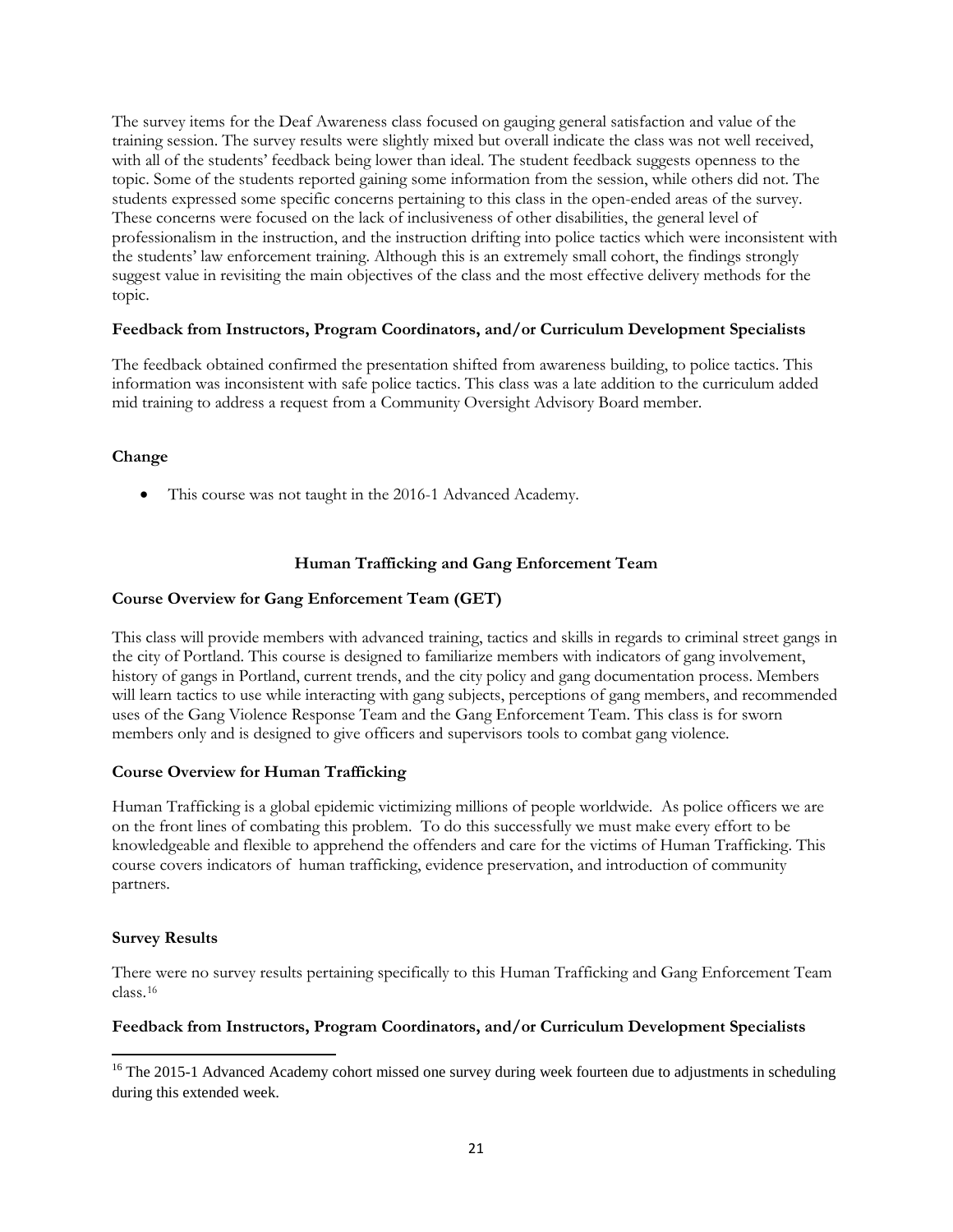It was reported that the Human Trafficking and Gang Enforcement Team class went well and the instruction was of high quality. It was noted however, there was overlap with the Gang Enforcement Team (GET) presentation provided in week four of the Academy. The 2015-1 GET class also included a guest speaker, to give the students an opportunity to speak candidly with a person involved in human trafficking. This was a unique opportunity, which may or may not be available in the future and created additional overlap between the two classes. The lesson plans for these classes will be reviewed for unintended overlap in content.

# **Change**

• These courses continued to be taught with no changes, however the instructors were encouraged to communicate about the content of each course to increase complementing information and reduce and overlap or conflicting information.

# **Introduction to Police Legitimacy and Procedural Justice**

# **Course Overview**

The purpose of this course is to clearly define police legitimacy and procedural justice. Students will learn about the Bureau's goals and how they relate to their daily interactions with the public and they will learn how to gain cooperation, respect and trust from Portland's community members.

# **Survey Results**

The survey items for the Introduction to Police Legitimacy and Procedural Justice class focused on gauging general satisfaction and value of the training session, whether the information was new to the students, whether the students perceived the information as helpful, and whether the class increased their awareness related to customer service skills. The student ratings indicate the class was well received overall. Some of the students' responses suggest they were at least somewhat familiar with the topic, however, they still reported gaining either new knowledge or awareness believed to beneficial on the job. This was a new class, starting with the 2015-1 Advanced Academy, and is designed to be an introduction to concepts and terminology which are built off of later in the Academy. Feedback from future cohorts will be helpful for determining whether or not this class could be strengthened.

# **Feedback from Instructors, Program Coordinators, and/or Curriculum Development Specialists**

Observations of student responses and interactions during the class suggest the class was very well received. The students appeared to be unable to answer many of the instructor's questions, indicating a lack of familiarity with some of the material. It is possible the concepts or some aspects of police legitimacy and procedural justice were familiar to them, while others were not.

# **Change**

This course was added for the first time in 2015-1 and continued in 2016-1 with no changes.

# **Equity 101**

# **Course Overview**

Provided by the City or Portland's Office of Equity and Human Rights, this class helps participants to recognize institutional and systemic barriers to just distribution of services and opportunities. Participants apply their skills to develop strategies that remove barriers in policies, programs, and practices, focusing on race and disability issues and leading to improved outcomes for all. This course is a requirement for a City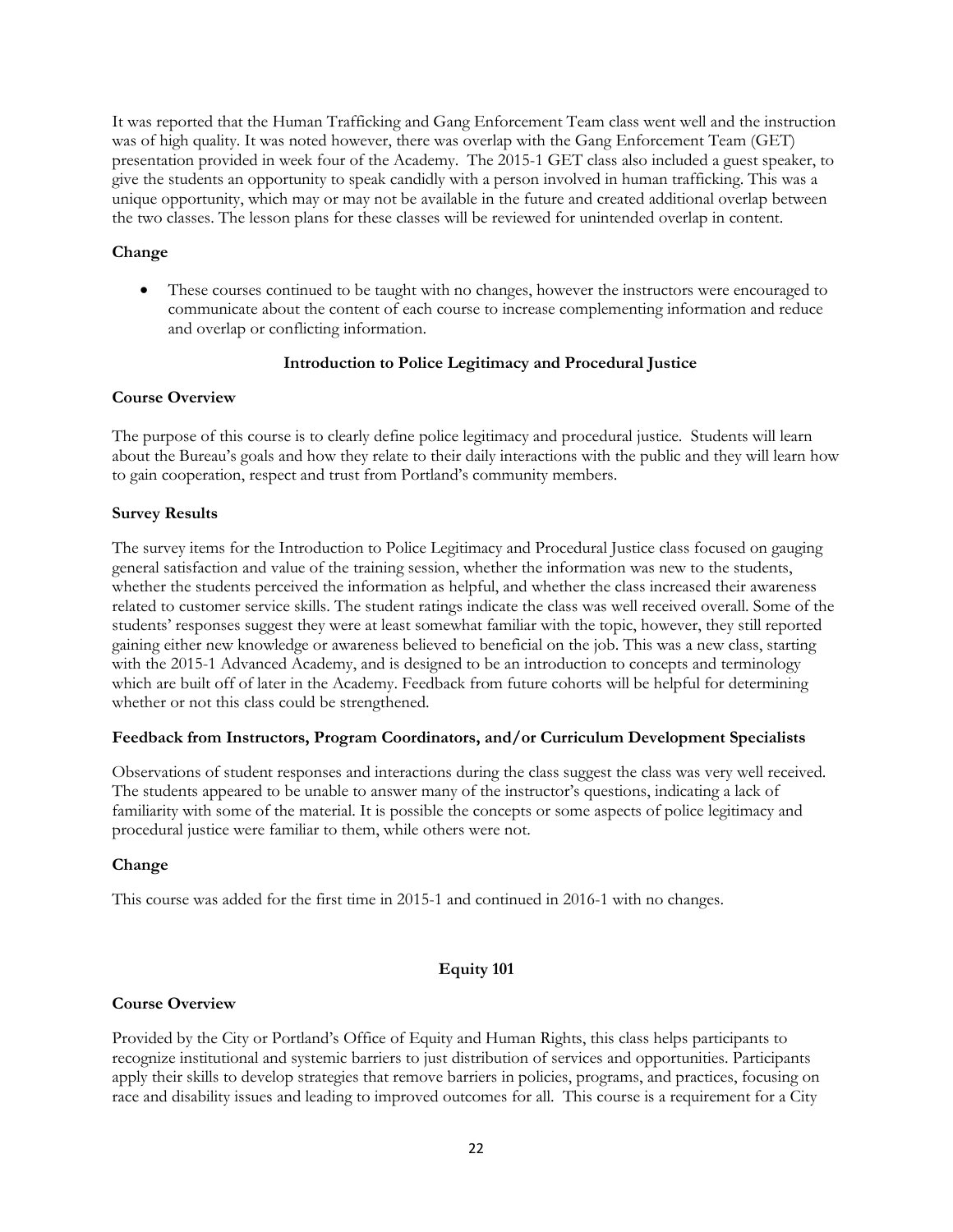employees and was slightly modified to compliment the courses taught through Portland State University, *Tactical Ethics: Diversity and Profiling in Contemporary Policing* and *Police Legitimacy.*

# **Survey Results**

The survey items for the Equity 101 class focused on gauging general satisfaction and value of the training session, what the students learned from the class, and suggestions for making the class more relevant for law enforcement. The survey results indicate the class was not well received and did not expand upon the students' previous knowledge base. The students expressed many concerns pertaining to this class in the open-ended areas of the survey. The feedback indicates the students are open to the topic of equity in general. However, the results indicate the curriculum could be strengthened to be more inclusive of the topic and the delivery could have been more aligned with current training practices for enhancing learning on this topic. One student also mentioned the issue of information presented in the class being repetitive. Although this is an extremely small cohort, the findings strongly suggest value in revisiting the main objectives of the class, overlap in material with other Advanced Academy classes, and the most effective delivery methods for the topic.

#### **Feedback from Instructors, Program Coordinators, and/or Curriculum Development Specialists**

The feedback obtained was confirming of the student comment of redundancy with other classes, as well as student feedback pertaining to the curriculum content and delivery. However, this class was presented in the 2015-1 Advanced Academy to temporarily meet the City's requirement that all employees take the training developed by the Office of Equity and Human Rights. A law enforcement specific training is currently being developed for Portland Police Bureau employees, which is expected to address many of the gaps presented in the student feedback. It is expected that future Advanced Academy students will receive this new training.

#### **Changes**

- This class continued to be taught in 2016-1 independent of other offerings.
- 2015-1 was the first time this class was taught to meet the City's requirement that all Employees take the training developed by Office of Equity and Human Rights. To meet this need for the entire force, a Police specific training is being developed that will be presented at In-Service 2016. Advanced Academy students will receive this training in the future. When the schedule was first created it was assumed the new course would be taught in 2016-1, however it was not ready. This mid-academy cancellation created a space in the schedule for additional hours. The majority of those hours went to the Firearms program. Currently, consideration is going into the best method on how to incorporate the curriculum long into the future, and if this training should sit within Advanced Academy or be part of the FTEP program.

# **Tactical Ethics: Diversity and Profiling in Contemporary Policing**

# **Course Overview**

This series of classes as was provided through a contract with Portland State University and taught by two law enforcement officers with the support of a PSU professor. All of the trainers have attended the Simon Wiesenthal Museum of Tolerance "train-the-trainer" sessions and are part of the Oregon's Law Enforcement Contacts Policy and Data Review Committee (LECC), a Governor appointed legislative committee, in partnership with DPSST and Portland State University have implemented training throughout the state related to these topics. The focuses of the classes are with Diversity and Profiling, Police Procedural Justice and Legitimacy, and communication/perspectives in Contemporary Policing. Through an intergovernmental agreement, PSU provided a hybrid of the LECC's 3 curricula.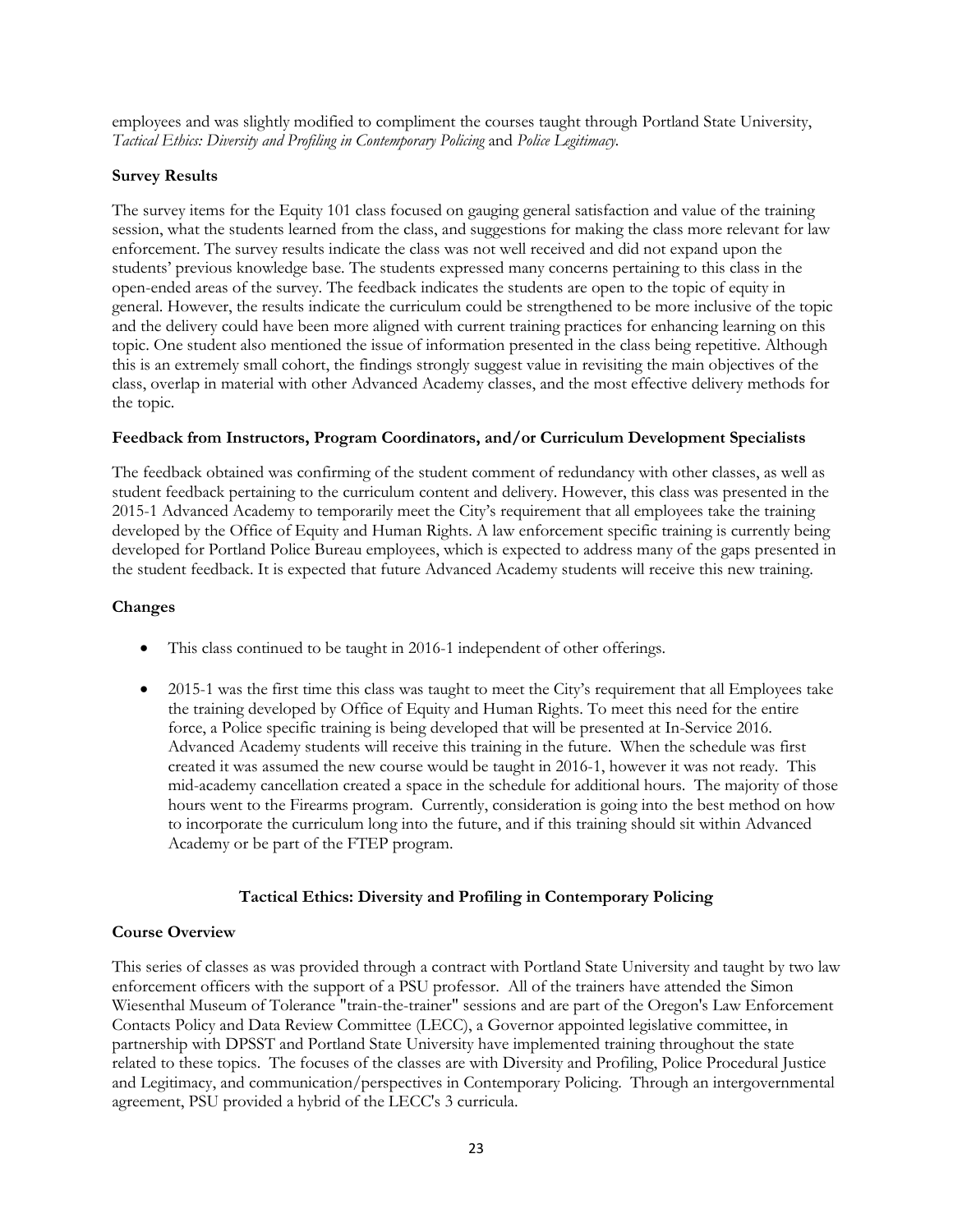# **Survey Results**

The survey items for the Perspectives on Profiling and Diversity and Profiling in Contemporary Policing class focused on gauging general satisfaction and value of the training session. The survey results indicate the class was well received overall. In the open-ended areas of the survey, most of the students included complimentary comments pertaining to the curriculum or presenters. Some of the students noted the class became repetitive and one mentioned it was too long.

# **Feedback from Instructors, Program Coordinators, and/or Curriculum Development Specialists**

In addition to the Portland Police Bureau's survey, the Criminal Justice Police Research Institute distributed a survey designed solely for this class and provided the additional feedback to the Training Division. In general, the results were confirming of the student feedback above and the value of the class. Instructor observations were confirming of the students' comments pertaining to repetition in the curriculum. This class combined the curriculum of two stand-alone classes. The instructors suggested offering just the Diversity and Profiling in Contemporary Policing curriculum in future Academies and had ideas for further increasing student engagement.

# **Change**

• As noted in the feedback, two classes were combined. For 2016-1, only the second class was taught.

# **Police Legitimacy**

# **Course Overview**

This new course was developed with Portland State University in conjunction with the *Tactical Ethics: Diversity and Profiling in Contemporary Policing* listed above. The class was modified to focus specifically on the historical context of the City of Portland, procedural justice and police legitimacy.

# **Survey Results**

The survey items for the Police Legitimacy class focused on gauging general satisfaction and value of the training session, what the students learned from the class, and suggestions for making the class more relevant for law enforcement. The survey results indicate the class was not well received and did not expand upon the students' previous knowledge base. The students expressed many concerns pertaining to this class in the open-ended areas of the survey. It would appear the material was too basic for the students, was not delivered in the most effective manner, and may have been overly redundant with other Advanced Academy curriculum. In addition, some of the instruction drifted into police tactics which were inconsistent with the students' law enforcement training. The survey findings indicate the students are open to the topic of police legitimacy in general. Although this is an extremely small cohort, the findings strongly suggest value in revisiting the main objectives of the class, overlap in material with other Advanced Academy classes, and the most effective delivery methods for the topic.

# **Feedback from Instructors, Program Coordinators, and/or Curriculum Development Specialists**

The feedback obtained was confirming of the student comments of redundancy with other classes and inconsistencies with safe police tactics. It was noted the instructor expressed receptivity to curriculum changes. The curriculum will be reviewed for overlap with other Advanced Academy classes.

# **Change**